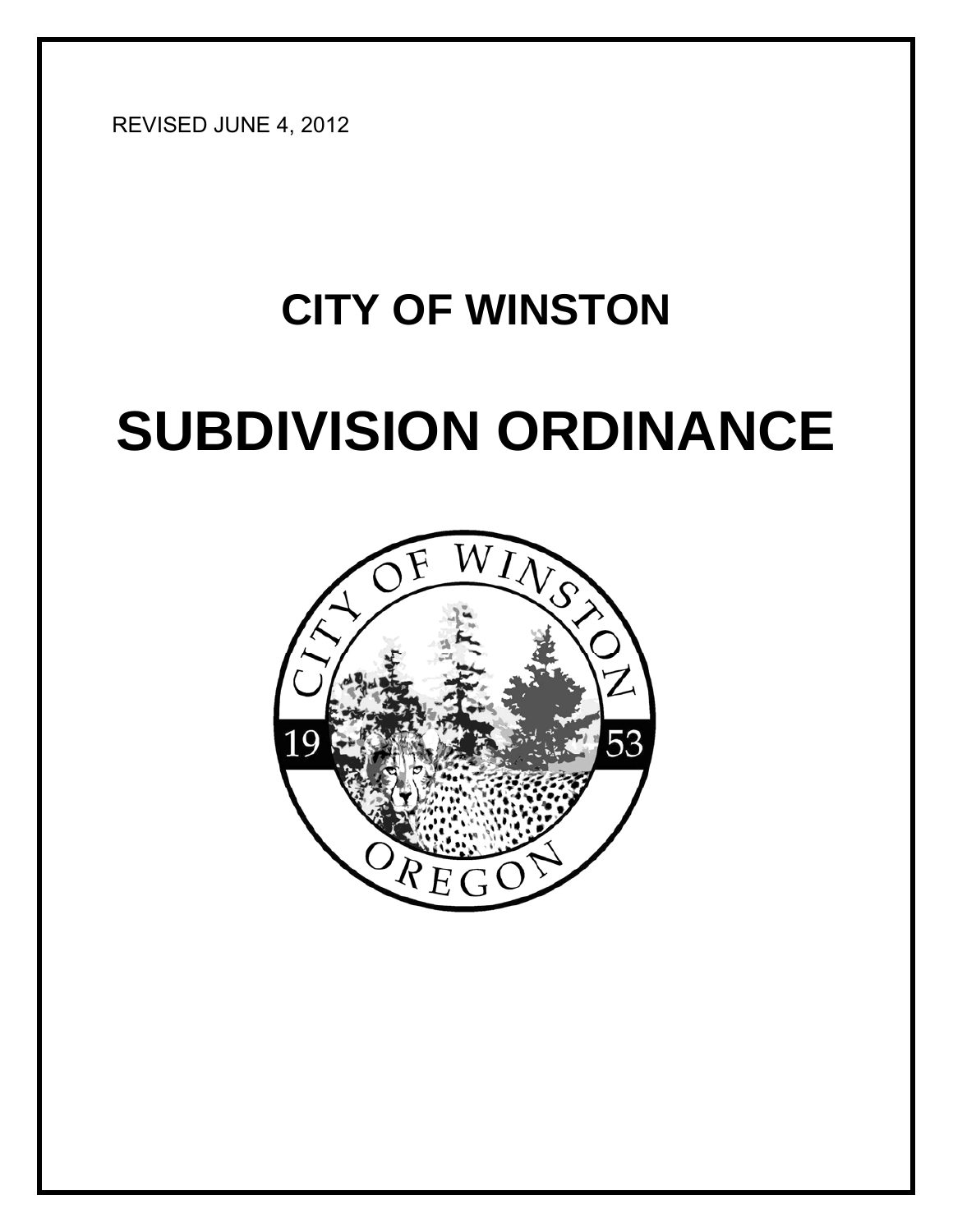## CITY OF WINSTON

## **SUBDIVISION ORDINANCE**

## **CITY COUNCIL MEMBERS 2012**

Sharon Harrison, Mayor

Christie Glen-Knutson ● Dick Hayes Ken McGinnis ● Sandy Lipphardt

## **PLANNING COMMISSION MEMBERS 2011-2012**

Al Hooten, President

Sharon Cooper ● Pam Knudson Robert Price ● Don Richardson ● James Rusnak

ASSISTED BY THE

### **DOUGLAS COUNTY PLANNING DEPARTMENT**

July 2012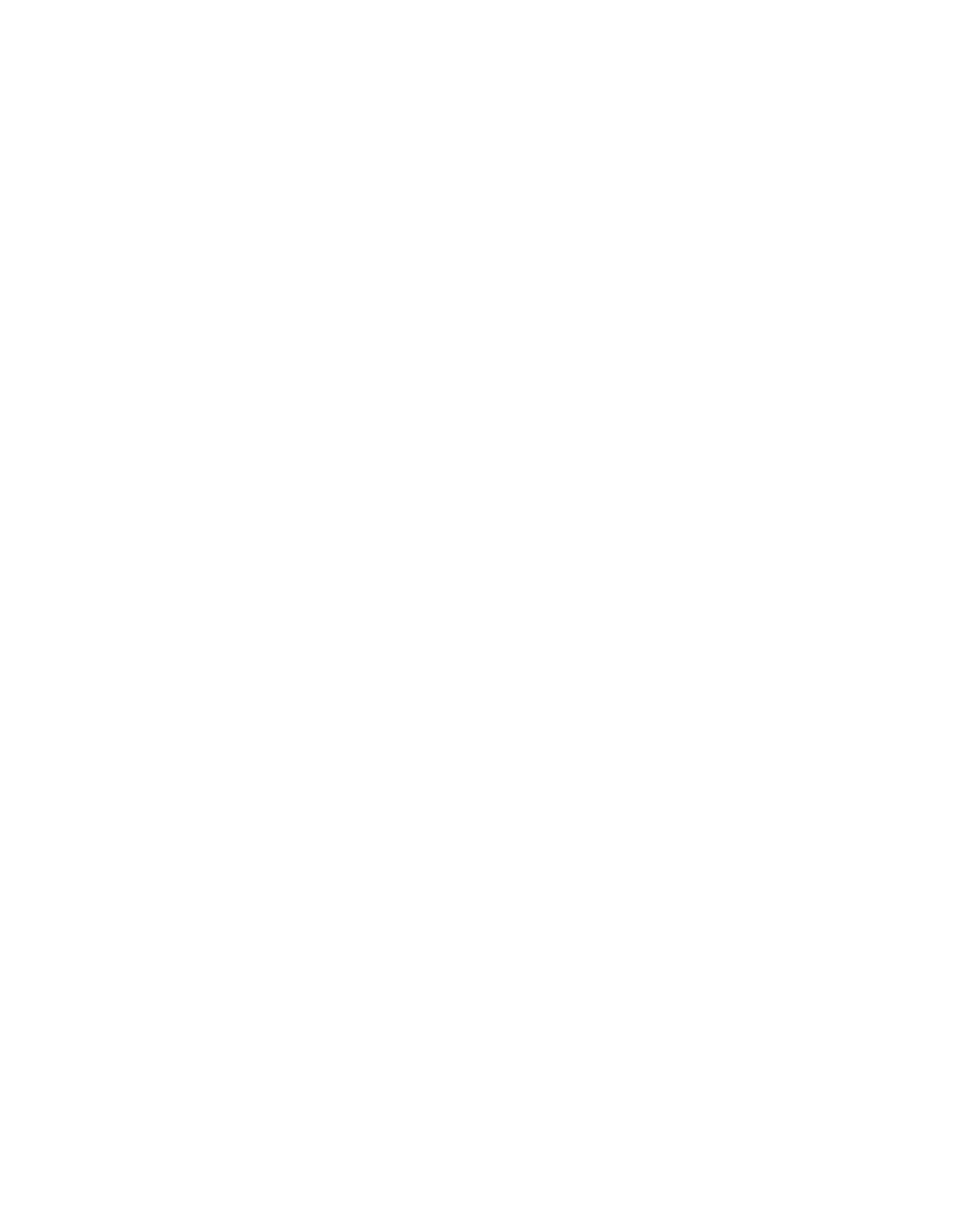#### **ORDINANCE NO. 591**

#### Table of Contents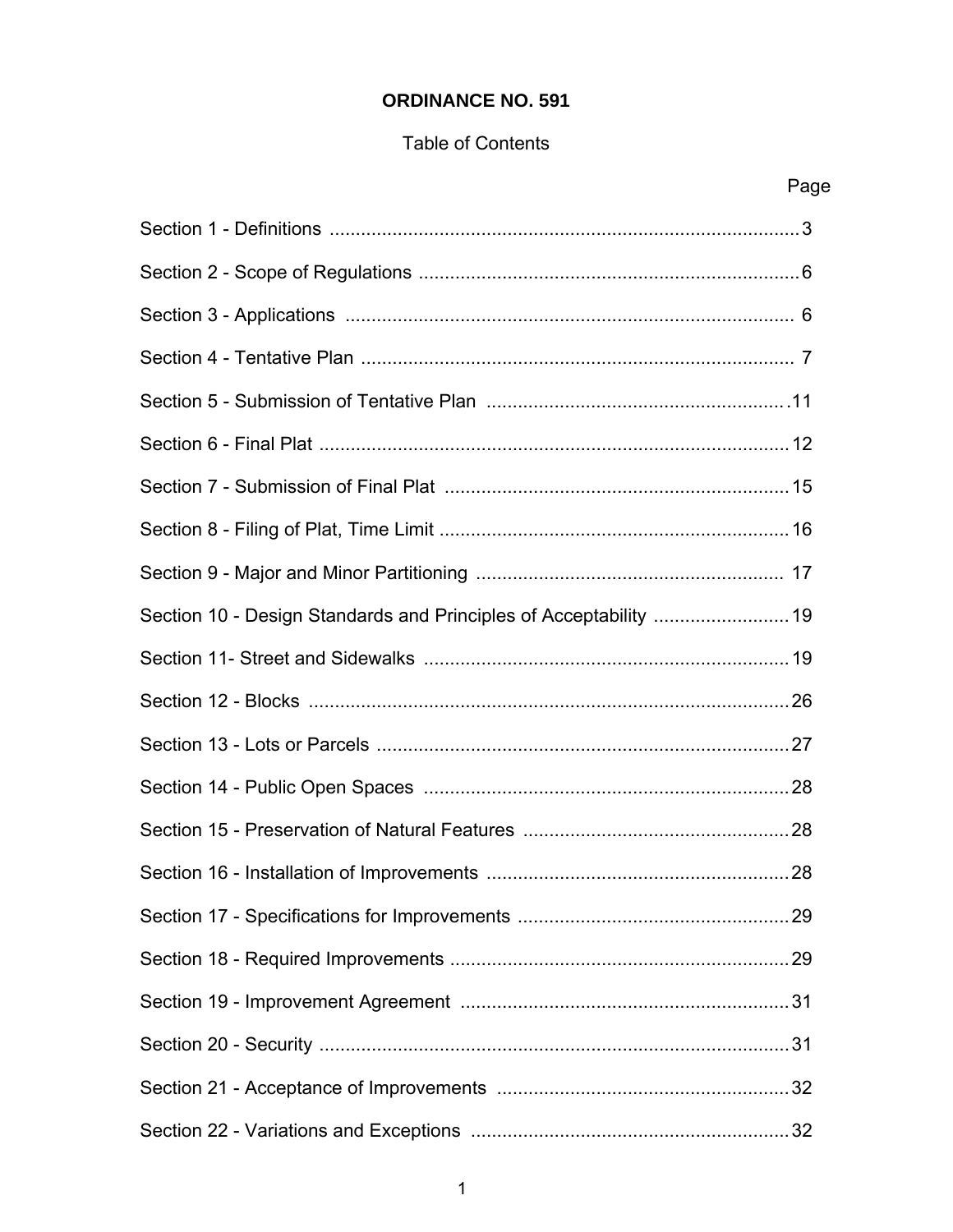#### List of Tables & Illustrations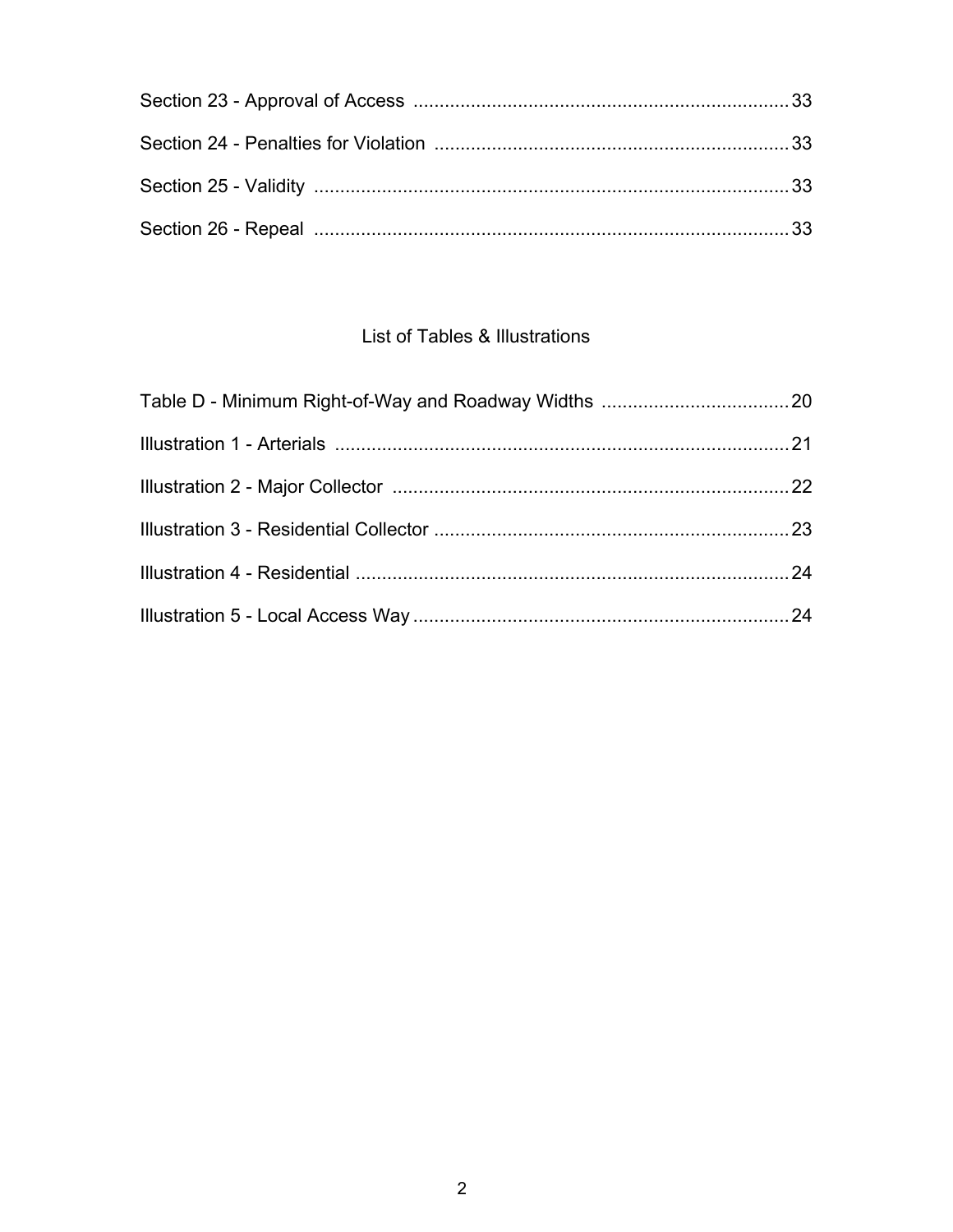#### **ORDINANCE NO. 591**

#### **AN ORDINANCE PROVIDING SUBDIVISION AND PARTITION STANDARDS AND PROCEDURES FOR THE DIVISION OF LAND WITHIN THE CITY OF WINSTON; PROVIDING PENALTIES FOR THE VIOLATION THEREOF; AS AMENDED BY ORDINANCE NO. 639.**

#### **The City of Winston ordains as follows:**

**SECTION 1. Definitions**. As used in this ordinance the following words and phrases shall mean:

- A. Building Line. A line on a plat or map indicating the limit beyond which buildings or structures may not be erected.
- B. City Council. The Common Council of the City of Winston.
- C. Comprehensive Plan. Plans, maps, reports or any combination thereof, adopted by the City Council for the guidance of growth and improvement of the City, including modification or refinements which may be made from time to time.
- D. Easement. A grant of the right to use land for specific purposes.
- E. Lot. A unit of land that is created by a subdivision of land.
- F. Parcel of Land. A unit of land that is created by a partitioning of land.
- G. Partition. Either an act of partitioning land or an area or tract of land partitioned as defined in this section.
- H. Partition Land. To divide an area or tract of land into two or three parcels within a calendar year when such area or tract of land exists as a unit or contiguous units of land under single ownership at the beginning of such year. "Partitioning land" does not include divisions of land resulting from lien foreclosures, divisions of land resulting from foreclosures of recorded contracts for the sale of real property and divisions of land resulting from the creation of cemetery lots; and "partition land" does not include any adjustment of a lot or parcel line by the relocation of a common boundary where an additional parcel is not created and where the existing parcel reduced in size by the adjustment is not reduced below the minimum lot or parcel size established by any applicable zoning ordinance. "Partition land" does not include the sale of a lot or parcel in a recorded subdivision, even though the lot or parcel may have been acquired prior to the sale with other contiguous lots or parcels or property by a single owner. Partition land does not include a sale or grant by a person to a public agency or public body for state highway, county road, city street or other right of way purposes provided that such road or right of way complies with the Comprehensive Plan.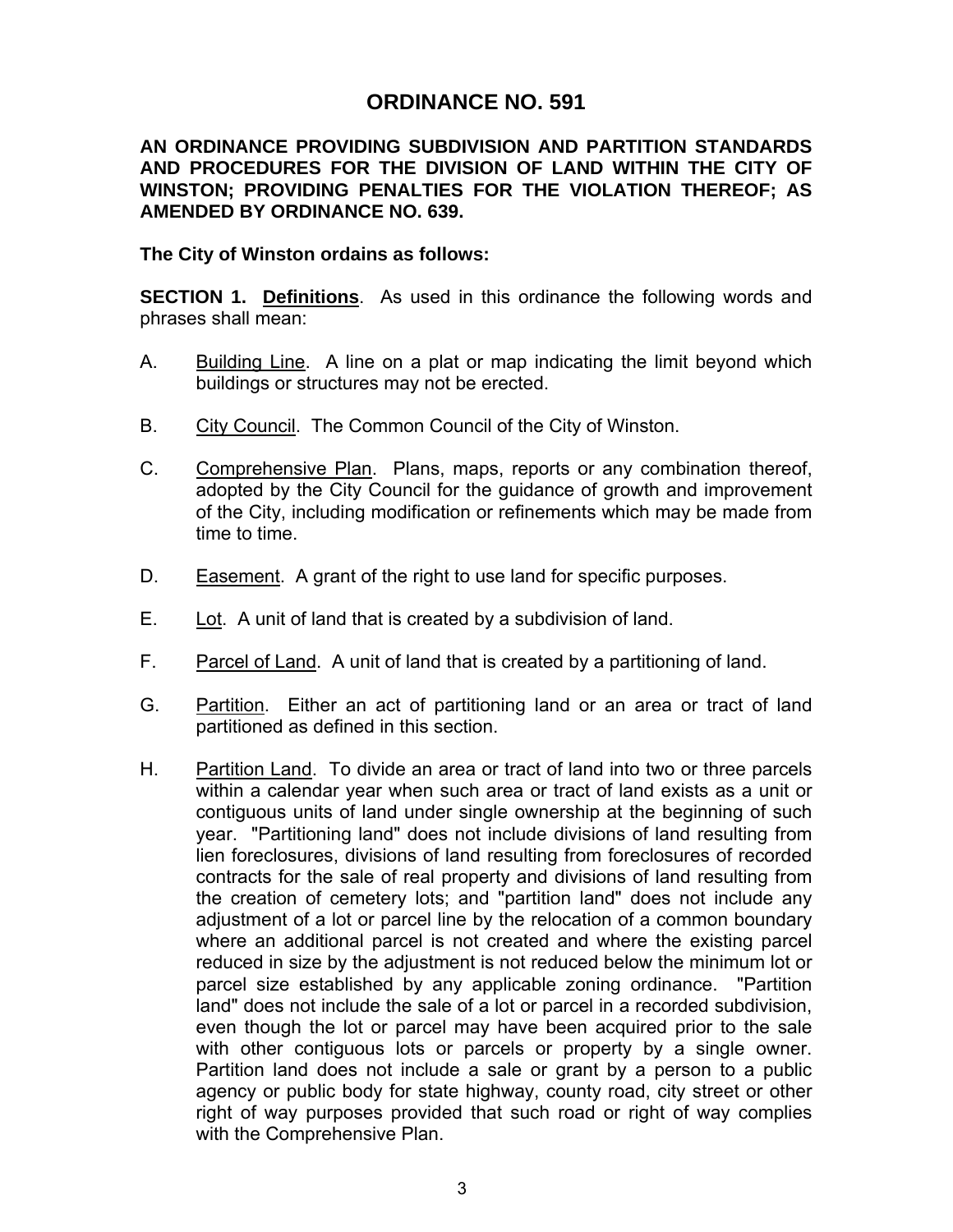- I. Pedestrian Way. A right-of-way for pedestrian traffic.
- J. Person. An individual, firm, partnership, corporation, company, association, syndicate or any legal entity, including any trustee, receiver, assignee or other similar representative thereof.
- K. Planning Commission. The Planning Commission of the City of Winston.
- L. Plat. A final map, diagram, drawing, replat or other writing containing all the descriptions and information concerning a subdivision.
- M. Planning Control Area. An area in a state of incomplete development within which special control is to be exercised over land partitioning.
- N. Right-of-Way. The area between boundary lines of a street or other easement.
- O. Roadway. The portion of a street right-of-way developed for vehicular traffic.
- P. Sidewalk. A pedestrian walkway with permanent surfacing to City standards.
- Q. Street. The entire width between the boundary lines of every way which provides for public use for the purpose of vehicular and pedestrian traffic, and the placement of utilities.
	- (1) Alley. A narrow street through a block primarily for vehicular service access to the back or side of properties otherwise abutting on another street.
	- (2) Arterial. Arterial streets form the primary roadway network within and through a region. They provide a continuous roadway system that carries traffic through the City. Generally, arterial streets are high capacity roadways that carry high traffic volumes with 6,000 to 15,000 Average Daily Trips (ADTs) and minimal localized activity. On-street parking is rarely provided on new arterial streets. Arterial streets are intended to move traffic, loaded from collector streets, between areas and across portions of the city or region. New residential property other than major complexes of multi-family dwellings should not face or be provided with individual access onto arterial streets.
	- (3) Collector, Major. Major collectors provide for the connection of major residential and commercial for public activity centers. Such roads primarily accommodate though traffic and channel traffic from residential collector and residential streets onto arterial and State or County highways. Access to adjacent properties should be limited. If traffic volume forecasts exceed 2,000 vehicles per day, driveways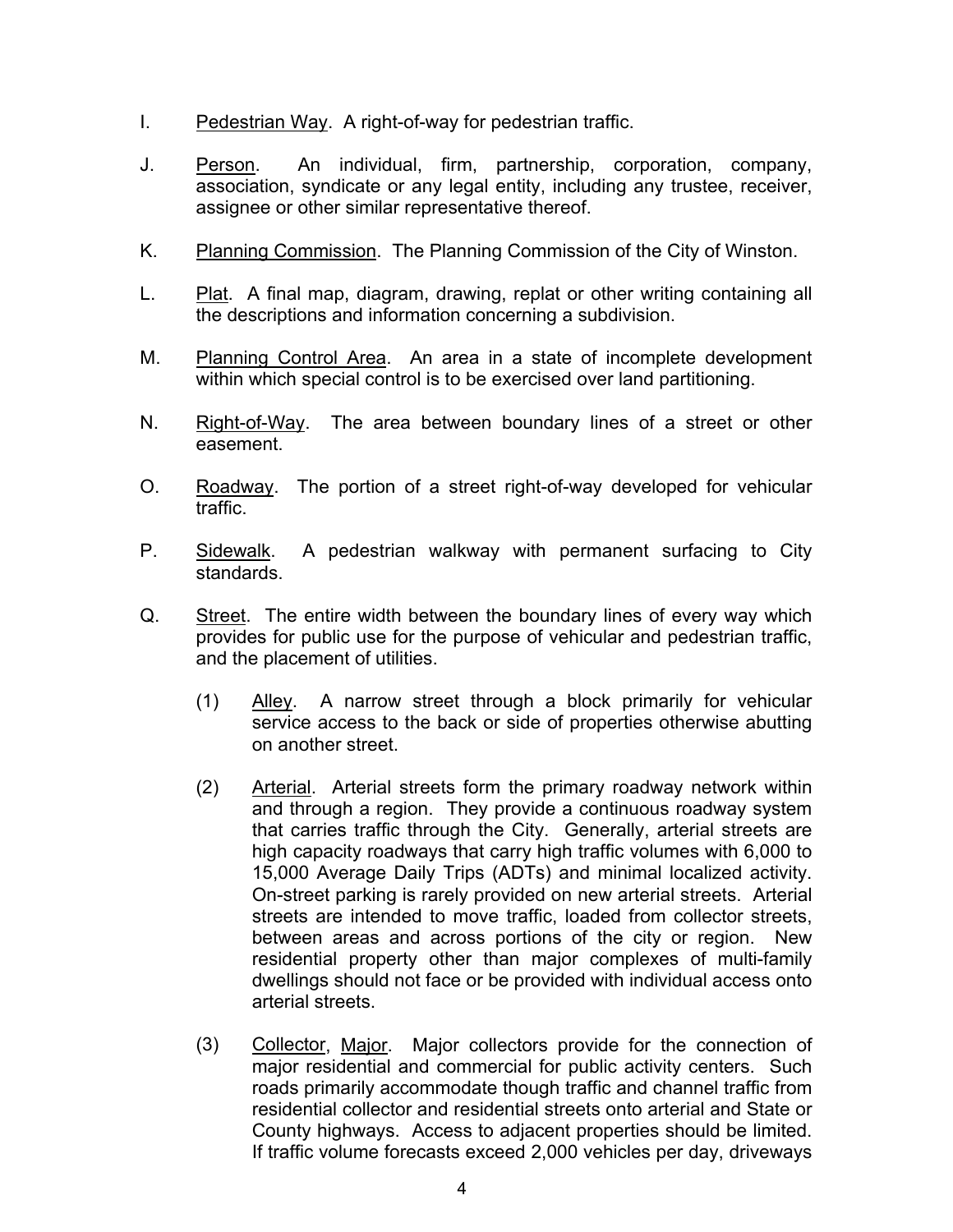serving most residential uses should be discouraged. For new major collector streets, driveways serving single family houses, duplex, or triplex shall not be permitted on a section that will carry 2,000 or more vehicles per day. When upgrading existing major collector streets, combined driveways or other access management tools should be considered. In urban areas, major collectors should help to establish neighborhood identity and define land use patterns. Traffic volumes on major collector streets generally range from 1,000 to 6,000 ADT's.

- (4) Collector, Residential. Residential collectors are intended to distribute local traffic onto other residential collectors, major collectors or arterial streets. Property access onto residential collectors is often allowed. In urban areas, residential collectors should border neighborhoods thereby helping to establish neighborhood identity. In rural areas, residential collectors also connect rural residential areas. Traffic volumes generally range from 500 to 4,000 ADT's.
- (5) Cul-de-sac (Dead-end Street). A short street having one end open to traffic and being terminated by a vehicle turn-around.
- (6) Half Street. A portion of the width of a street, usually along the edge of a subdivision, where the remaining portion of the street could be provided in another subdivision.
- (7) Local Access Way. A local access way is a public street with a maximum street length of 400 feet designed to provide access for a maximum of ten (10) dwelling units (100 ADT's) to a residential, collector or arterial street.
- (8) Marginal Access Street. A minor street parallel and adjacent to a major arterial street providing access to abutting properties, but protected from through traffic.
- (9) Residential Street. Residential streets are intended to serve adjacent land without carrying through traffic. These streets shall be designed to carry less than 1,200 ADTs. To maintain low volumes, local residential streets shall be designed to encourage low speed travel. Street standards have been established for the local residential streets, allowing either 28 or 32 feet of paved surface. Narrower streets generally improve the neighborhood aesthetics and discourage speeding as well. They also reduce right-of-way needs, construction cost and storm water run-off.
- R. Subdivide Land. To divide an area or tract of land into four or more lots within a calendar year when such area or tract of land exists as a unit or contiguous units of land under a single ownership at the beginning of such year.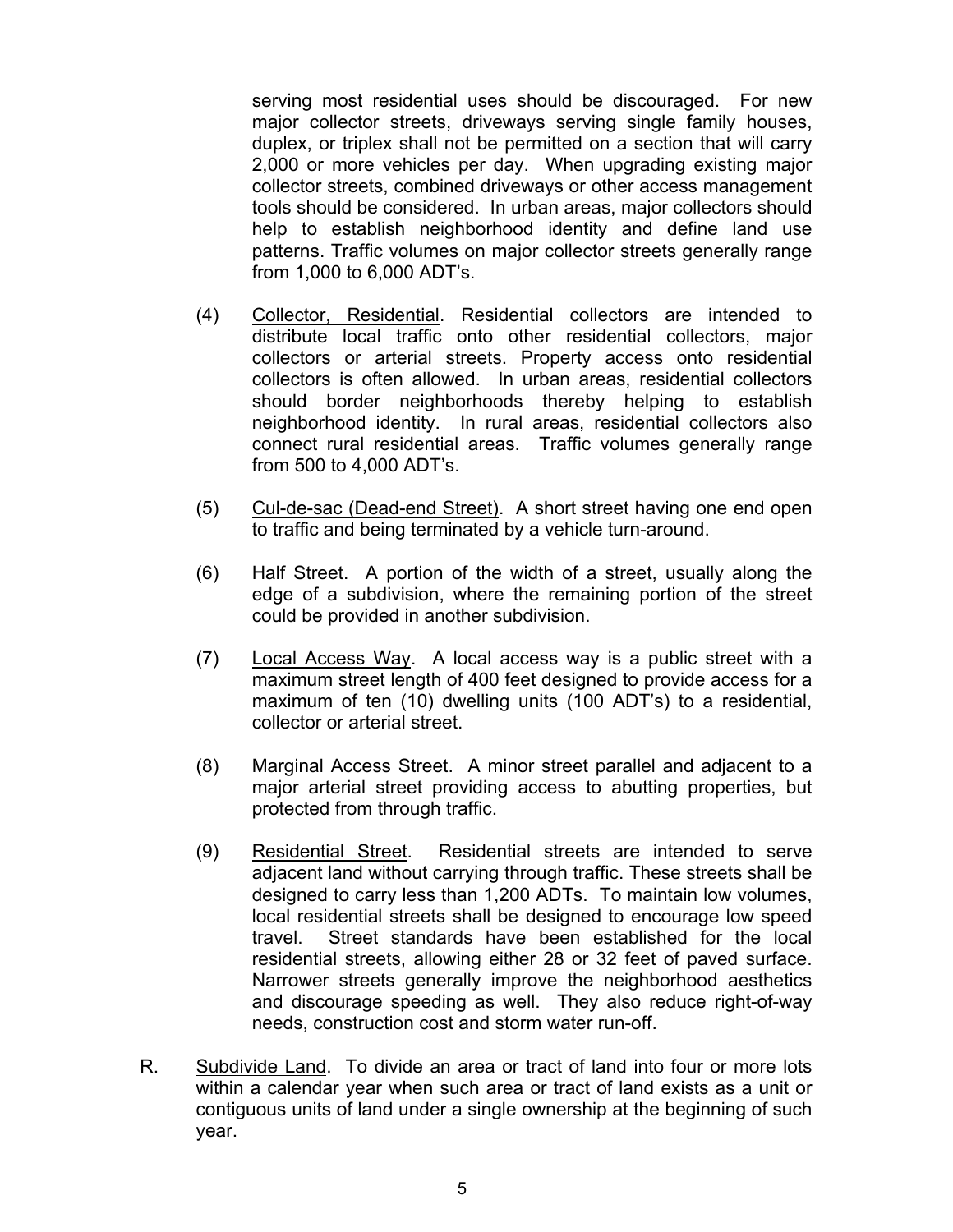- S. Subdivision. either an act of subdividing land or an area, or a tract of land subdivided as defined in this ordinance.
- T. Subdivider. Any person who undertakes the subdividing of an area or tract of land, including changes in street or lot lines, for the purposes of transfer of ownership or development.

#### **SECTION 2. Scope of Regulations**

- A. All tentative plans, subdivision plats, partition maps and all streets or ways created for the purpose of partitioning land shall be approved by the City Manager, Planning Commission or City Council in accordance with the City Subdivision and Zoning regulations. A person desiring to subdivide land, desiring to partition land, or desiring to sell any portion of land within a planning control area, shall submit preliminary plans and final documents for approval, as provided in this ordinance and State Law.
- B. Prohibition of Sale.
	- (1) No person shall sell any lot in any subdivision until the subdivision has been approved in accordance with this ordinance. No person shall negotiate to sell any lot in a subdivision until a tentative plan has been approved. A person may negotiate to sell any parcel in a partition prior to approval of the tentative plan for the partition, but no person may sell any parcel in a partition prior to approval of the tentative plan.
	- (2) No person shall sell any lot in any subdivision until the plat has been recorded.
	- (3) No person shall sell any lot in any subdivision by reference to or exhibition or use of a plat before the plat has been recorded. In negotiating to sell a lot in a subdivision, a person may use the approved tentative plan for such subdivision.

#### **SECTION 3. Applications**.

- A. Application submitted Application for tentative plan, final plat, land partitions, and variances to the subdivision ordinance, shall be checked by the City Manager or the designee for completeness who shall notify the applicant of any missing materials within 30 days of receipt of the application. The application shall be deemed complete when all required materials are received, when 180 days have expired since the applicant was notified of the missing materials, or on the 31st day after submittal of any incomplete application if the applicant has submitted a written statement that the missing materials will not be submitted.
- B. Concurrent Processing Any application for discretionary permits applied for under the Subdivision Ordinance or Zoning Ordinance for one development, at the applicant's request, shall be processed concurrently.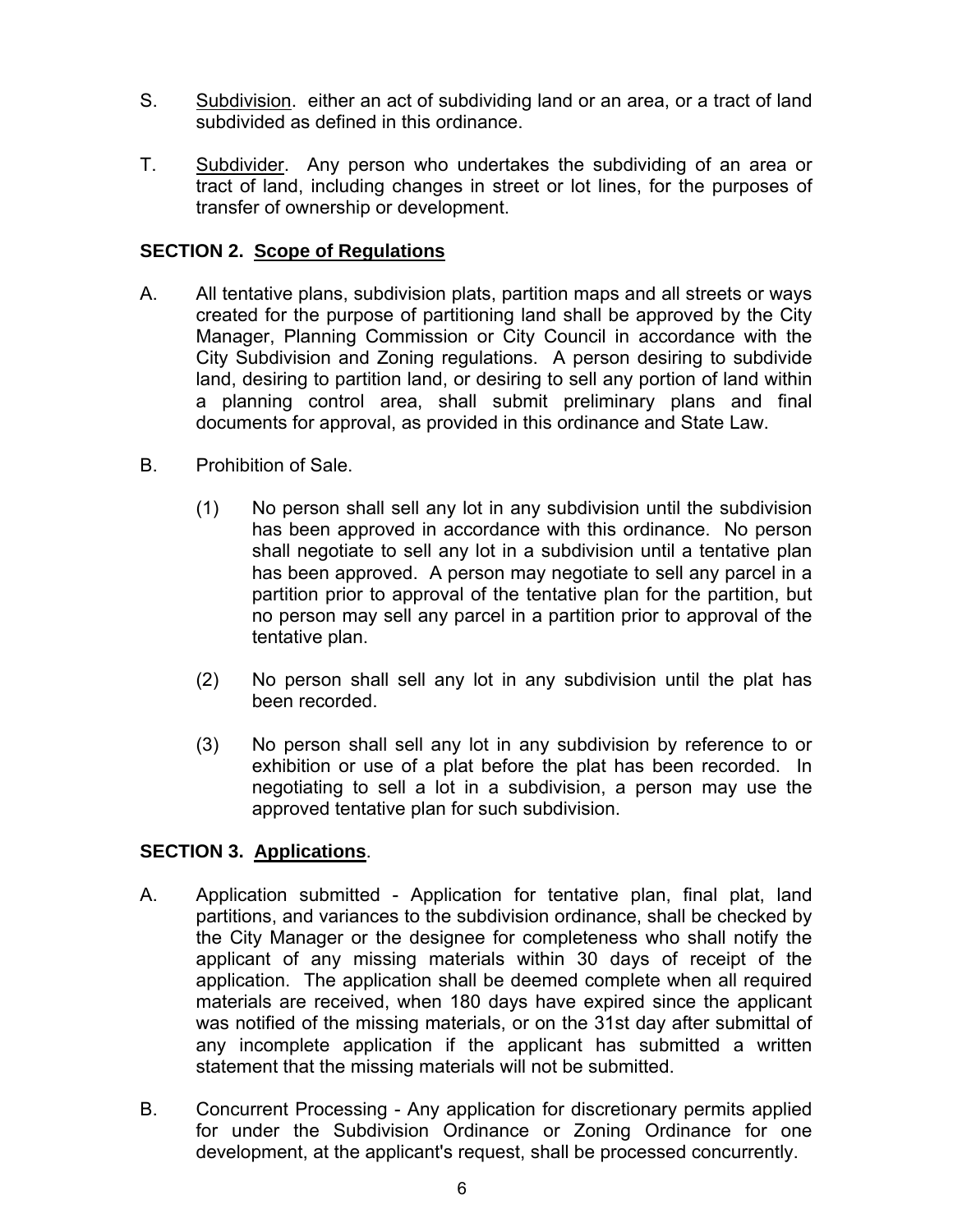- C. Time Limit on Decisions The final decision, including any appeals to the City Council, on any applications for discretionary permits applied under the Subdivision Ordinance or Zoning Ordinance, or any combination thereof, shall be made within 120 days of the date the application is complete. The 120 days applies only to decisions wholly within the authority and control of the City and not land use regulation decisions required to be forwarded to the Director of the Department of Land Conservation Development under ORS 197.610 (1). The 120-day period may be extended at the request of the applicant.
- D. Review Approval or denial for an application shall be based upon the comprehensive plan and the standards and criteria that were applicable at the time the application was first submitted. Denied applications cannot be resubmitted within twelve (12) months after the date of the final order on the action denying the application, unless documentation or evidence is provided, which demonstrates the applicant has mitigated or addressed all the points for the basis of denial.
- E. An applicant whose application has not been acted upon finally within the 120 days after the application was deemed complete by the City Manager may seek a writ of mandamus to compel issuance of the permit. The writ shall be issued unless the City can show that approval will violate the Comprehensive Plan of implementing ordinances.

#### **SECTION 4. Tentative Plan**.

- A. Preparation. The subdivider shall prepare a tentative plan together with other supplementary material as may be required to indicate the general program and objectives of the project. To assure knowledge of existing conditions and City requirements and to obtain compliance with existing City development plans, the subdivider is encouraged to confer with the City engineer prior to preparation of the tentative plan.
- B. Scope. The tentative plan need not be a finished drawing, but it should show all pertinent information to scale in order that the Planning Commission may properly review the proposed development.
- C. Scale. The tentative plan shall be drawn at a scale of 1 inch for each 100 feet. The scale may be increased or decreased, if necessary, in order to fit the drawing on the legal sized plat of 18 x 24 inches, but in all cases, the scale to be used shall be multiples of ten.
- D. Partial Development. Where the subdivision includes only part of the area owned by the subdivider, the Planning Commission shall determine the remaining area for which a Master Development Plan of future development shall be submitted by the subdivider or developer showing streets, tentative uses and lotting, drainage, major utilities and other features that will have a bearing on and guide future development of the property in question and surrounding areas. The property may be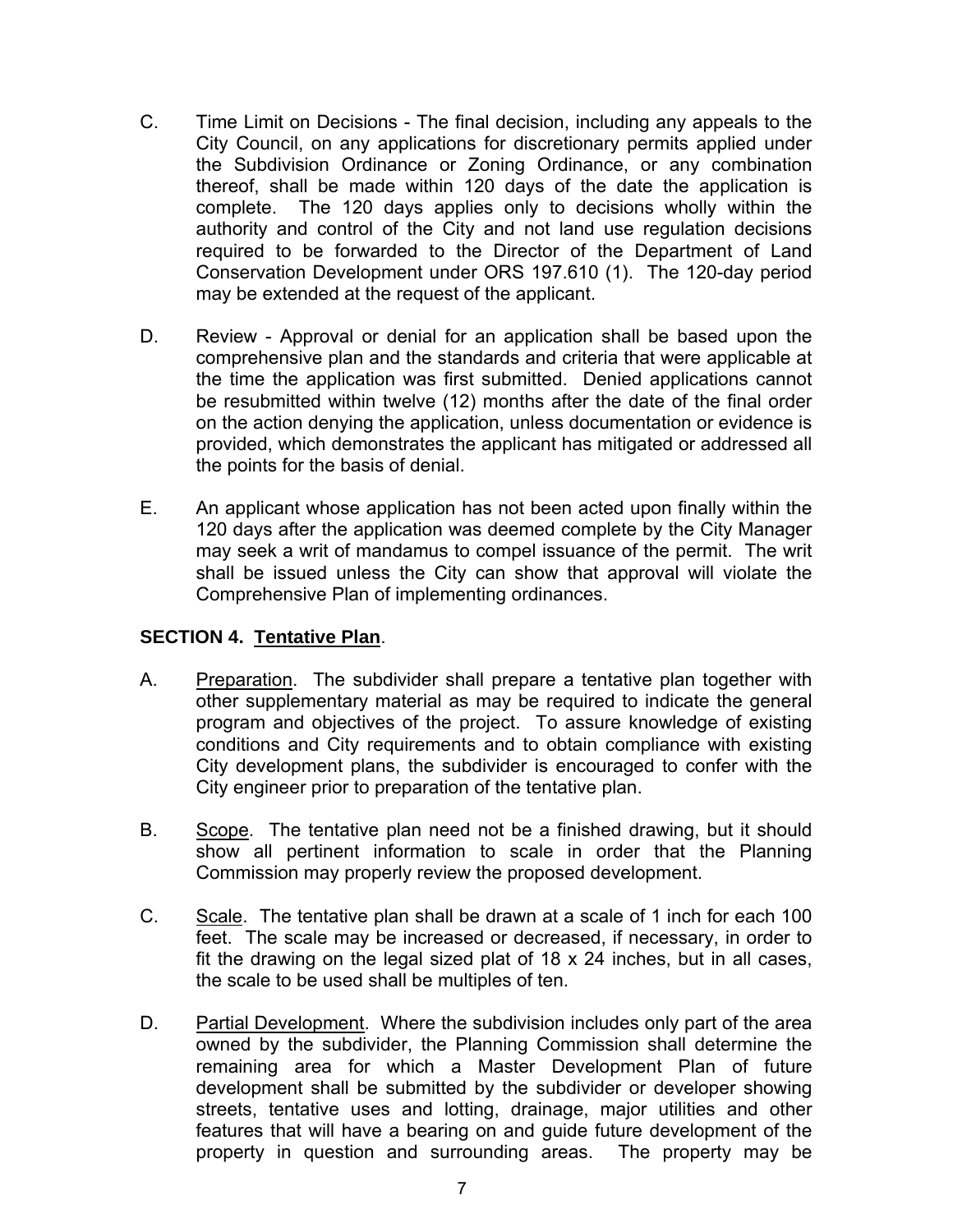proposed for development in phases, and the limits of each phase shall be shown on the Master Development Plan. The approved master Development Plan may be revised by the subdivider or developer from time to time, or with each phase, but it shall serve the purpose of providing comprehensive guidance to the overall development of the property to facilitate and achieve optimum street design and traffic circulation, proper storm drainage, integrated utilities, etc.

The Master Development Plan shall be reviewed by the Planning Commission and, with necessary and appropriate revisions and conditions, shall be approved as the plan to which future development of the subject property shall conform. The adopted Master Development Plan shall apply to development of the subject property, regardless of change in applicant. Changes desired by a new applicant must be approved by the Planning Commission, and in no case shall a subdivision be approved that is not in conformance to the latest approved Master Development Plan.

- E. Information Required. The tentative plan shall include the following information:
	- (1) General Information. The following general information shall be shown on the tentative plan:
		- (a) Proposed name of the subdivision. This name must not duplicate nor resemble the name of another subdivision in the county and shall be approved by the Planning Commission.
		- (b) Date, northpoint and scale of drawing.
		- (c) Appropriate identification clearly stating that the map is a preliminary plan.
		- (d) Location of the subdivision by section, township and range, and a legal description sufficient to define the location and boundaries of the proposed tract.
		- (e) The City Manager may require the names and addresses of all adjacent property owners.
	- (2) Existing Conditions. The following existing conditions shall be shown on the tentative plan:
		- (a) The location, widths and names of all existing or platted streets or other public ways within or adjacent to the tract; railroad rights-of-way and other important features, such as section lines and corners, City boundary lines and monuments.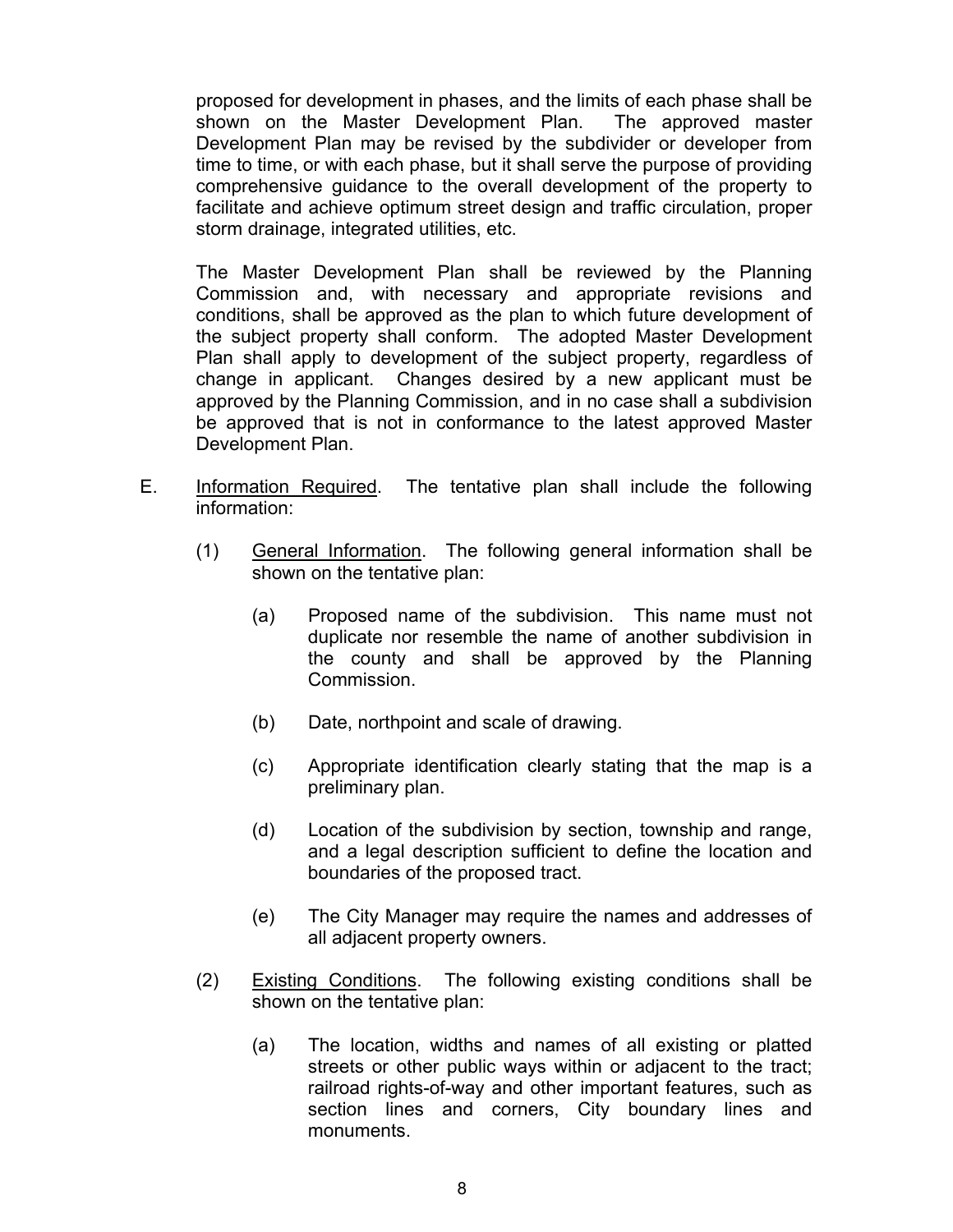- (b) Contour lines having the following minimum intervals:
	- (i) One foot contour intervals for ground slopes less than two (2%) percent.
	- (ii) Two foot contour intervals for ground slopes between two and five (2%-5%) percent.
	- (iii) Five foot contour intervals for ground slopes exceeding ten (10%) percent.
	- (iv) Contours shall be related to the City of Winston datum.
- (c) Location of areas subject to inundation by storm water; location, width and direction of flow of all water courses, with notation as to whether each water course is continuous or intermittent, and such other information required to comply with the City's Floodplain Development Ordinance and Standards.
- (d) Natural features, such as rock outcroppings, riparian vegetation and marshes, wooded areas and isolated preservable trees.
- (e) Existing uses of the property, including location of all existing structures and indicating those to remain on the property after platting.
- (f) Elevation of adjoining property to evaluate drainage and view blockage.
- (g) Show existing and proposed access to adjoining property.
- (3) Hazardous Areas. Where development is proposed in an area of potential slope or soil hazards, the tentative plan shall be accompanied by an analysis by a qualified, licensed civil engineer stating whether or not each proposed lot is stable and suitable for its intended use, and any conditions necessary to insure that each lot is stable and suitable for its intended use.
	- (a) If a development is located within the Steep Slope Overlay, the requirements of that section shall also apply. Where regulations are found to be similar, the more restrictive shall apply.
- (4) Proposed Plan of Land Subdivision. The following information shall be included on the tentative plan:
	- (a) Proposed bicycle and pedestrian paths and streets; locations, widths, names and approximate radii of curves; the relationship of all streets to any projected streets as shown in the complete comprehensive plan, as suggested by the City engineer.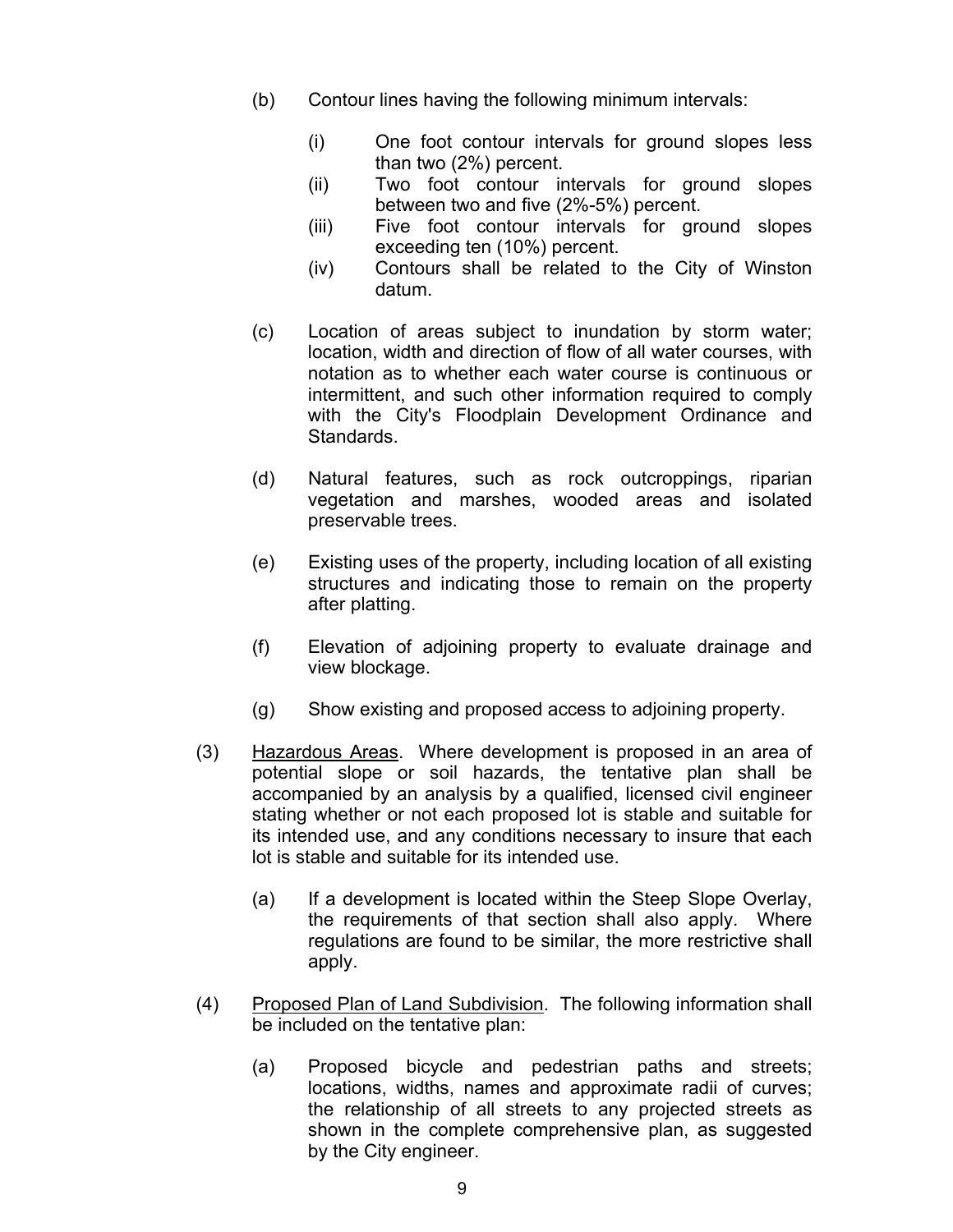- (b) Locations of easements on the site or on abutting property, showing the width and purpose of all existing and proposed easements.
- (c) Approximate dimensions of all lots.
- (d) Proposed land use. Sites, if any, allocated for:
	- (i) Multiple family dwellings.
	- (ii) Shopping centers.
	- (iii) Churches.
	- (iv) Industry.
	- (v) Parks, schools, playgrounds, and open space or undeveloped areas.
	- (vi) Subdivisions or condominiums.
	- (vii) Public or semi-public buildings.
- (5) Utility Specifications. Approximate plan and profiles of proposed sanitary and storm sewers with grades and pipe sizes indicated and plan of the proposed water distribution system, showing pipe sizes, materials, and the location of valves and fire hydrants and how they will be extended from existing utilities.
- (6) Explanatory Information. Any of the following information which may be required by the Planning Commission and which may not be shown practically on the tentative plan may be submitted in separate statements accompanying the tentative plan.
	- (a) Proposed deed restrictions in outline form, if more restrictive than current City codes.
	- (b) Approximate centerline profiles showing the finished grade of all streets as approved by the City engineer, including extensions for a reasonable distance beyond the limits of the proposed subdivision.
	- (c) Typical cross-sections of proposed streets showing the widths of rights-of-way, pavement and curbs, and the location and widths of sidewalks.
- (7) Development Phasing.
	- (a) A tentative plan may provide for platting in as many as three (3) phases. The tentative plan must show each phase and be accompanied by proposed time limitations for approval of the final plat for each phase.
	- (b) Time limitations for the various phases must meet the following requirements: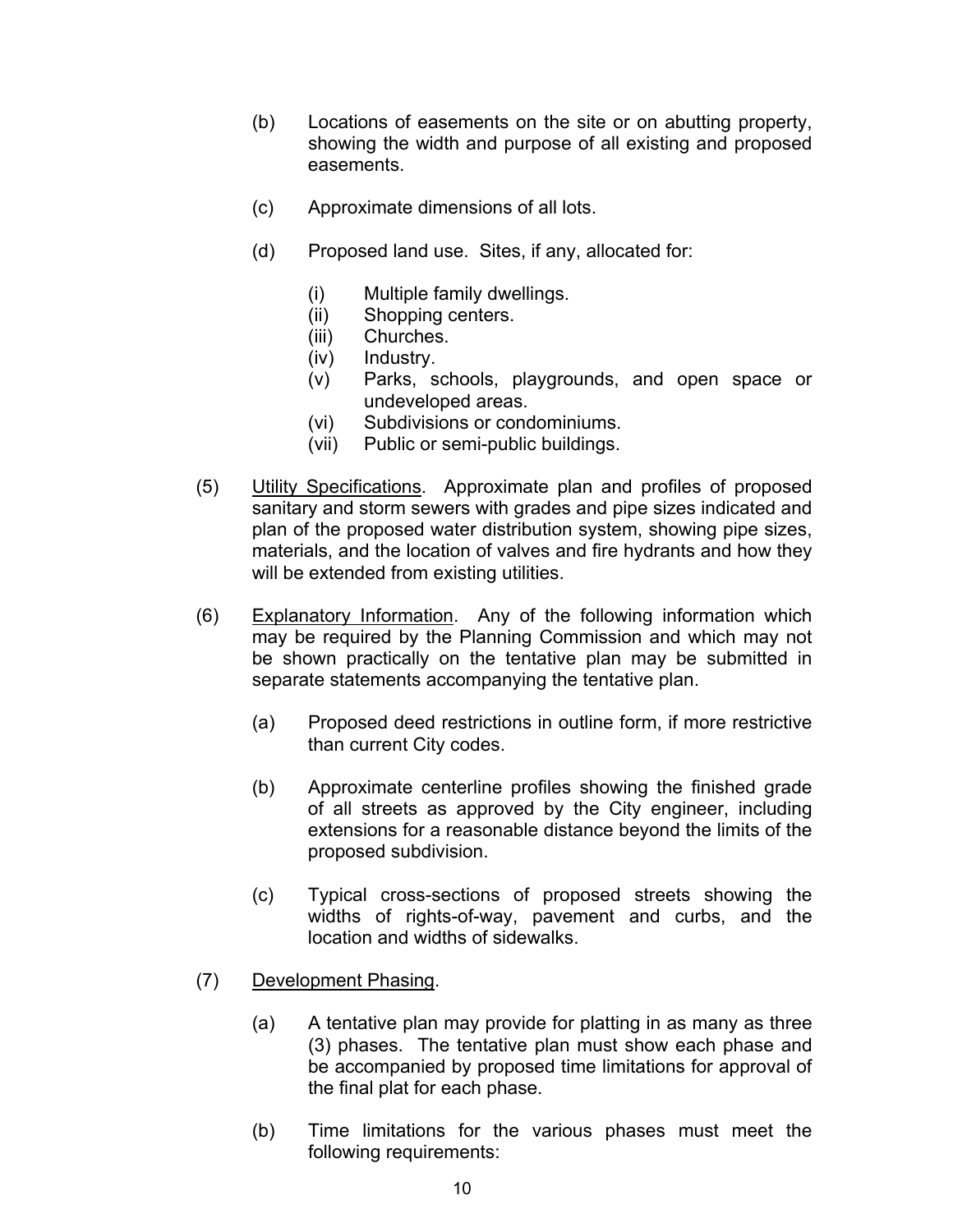- (i) Phase 1 final plat shall be approved within twelve(12) months of approval of the tentative plan.
- (ii) Phase 2 final plat shall be approved within twenty**-**four (24) months of approval of the tentative plan.
- (iii) Phase 3 final plat shall be approved within thirty-six (36) months of approval of the tentative plan.
- (iv) The City Manager may, under unique circumstances, approve a one year extension. A copy of the City Manager's extension decision shall be provided to the Planning Commission.

#### **SECTION 5. Submission of Tentative Plan**.

- A. Submission. The subdivider shall submit the filing fee, ten (10) prints, or more as requested, of the tentative plan and supplemental information with the City Manager who shall check it for completeness as per Section 3, Applications. Once the application is deemed complete, the City Manager shall distribute copies as necessary. The subdivider shall also submit the tentative plan to those special districts and agencies specified by the City or otherwise requested. Within thirty (30) days from the time the application is deemed complete, the City Manager shall set a hearing. Prior to taking any action at the hearing, all members of the Planning Commission shall disclose the content of any significant prehearing or ex parte contacts with regard to the matter being heard. Any party to such contact shall be given the opportunity to rebut the substance of the ex parte disclosure.
- B. Filing Fee. The filing fee for a tentative plan is contained in a fee schedule set by City Council to defray costs in the review and investigation of the plan and action upon the plan including staff and engineering expense, public notification and consultation with affected agencies. Said fee is non-refundable and is in addition to the fee required for filing a final plat (Section 6).
- C. Review of Tentative Subdivision Plan. Within thirty (30) days following acceptance of the subdivision application, tentative plan and supplementary information,
	- (1) A hearing shall be scheduled before the Planning Commission to consider tentative approval to the application as submitted or as it may be modified or conditioned, or to disapprove the application and, in all cases, express its reasons therefore, or continue the hearing.
	- (2) Approval of the application is the first step toward the approval of the final plat provided there is no change in the plan of subdivision as shown on the tentative plan. Final approval is pursuant to the full compliance with all conditions of approval assigned to meet the requirements of this ordinance.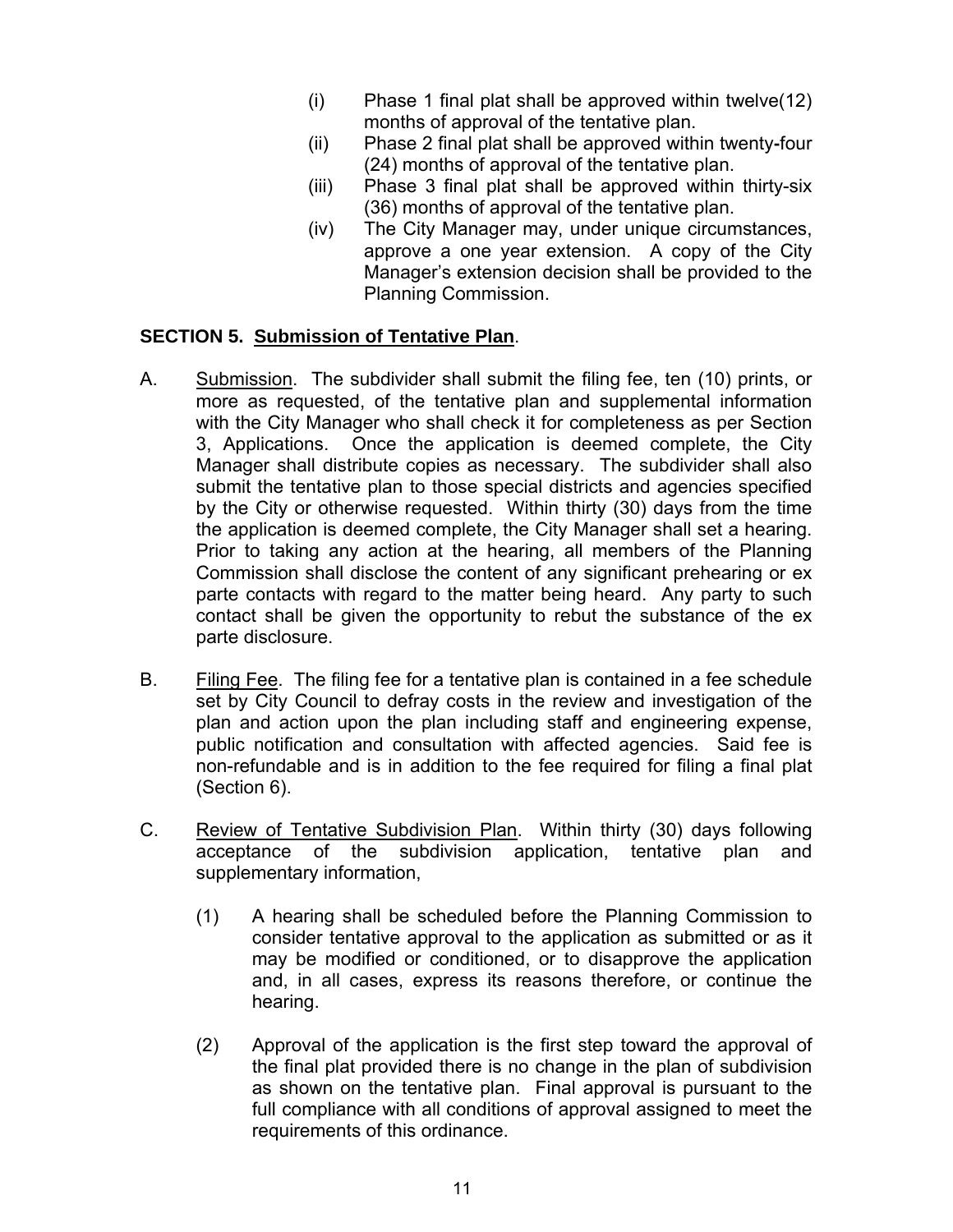D. Appeal. Any person aggrieved by a decision of the Planning Commission on the tentative plan may appeal the decision to the City Council in writing within fourteen (14) days of the written decision. Appeals to decisions made under the provisions of this ordinance shall follow the procedures for appeals established in Article 11 of Ordinance No. 289 (Zoning Ordinance). City Council decisions for discretionary permits may be appealed to the Land Use Board of Appeals (LUBA), as provided for in ORS 227.180 (2).

#### **SECTION 6. Final Plat.**

- A. Duration of Tentative Plan Approval.
	- (1) Approval of a tentative plan shall be valid for twelve (12) months from the date of approval of the tentative plan, provided that if the approved tentative plan provides for phased development, the approval shall be valid for the time specified for each phase, subject to the limitations of Section 4 of this Ordinance.
	- (2) If any time limitation is exceeded, approval of the tentative plan, or of the phase of the tentative plan, and any subsequent phases, shall be void. Any subsequent proposal by the applicant for division of the property shall require new application.

#### B. Granting of Extensions.

- (1) An applicant may request an extension of a tentative plan approval, or, if the tentative plan provides for phased development, an extension of tentative approval with respect to the phase the applicant is then developing. Requests for extension of any land use approval shall be submitted to the City Manager for consideration. Such request shall be considered an application, and shall be submitted in writing, stating the reason why an extension should be granted.
- (2) The City Manager may grant an extension of up to twelve (12) months of a tentative plan approval, or if the tentative plan provides for phased development, an extension of up to twelve (12) months of a tentative plan approval with respect to the phase then being developed, if it is determined that a change of conditions, for which the applicant was not responsible, would prevent the applicant from obtaining final plat approval within the original time limitation.

Further extensions of up to one year each may be granted by the City Manager if extraordinary circumstances are shown by the applicant. If the tentative plan is subject to Security under Section 20 to assure the developer's full and faithful performance of required improvements, then the approved security must also be renewed or extended to equal the extended approval period of the tentative plan.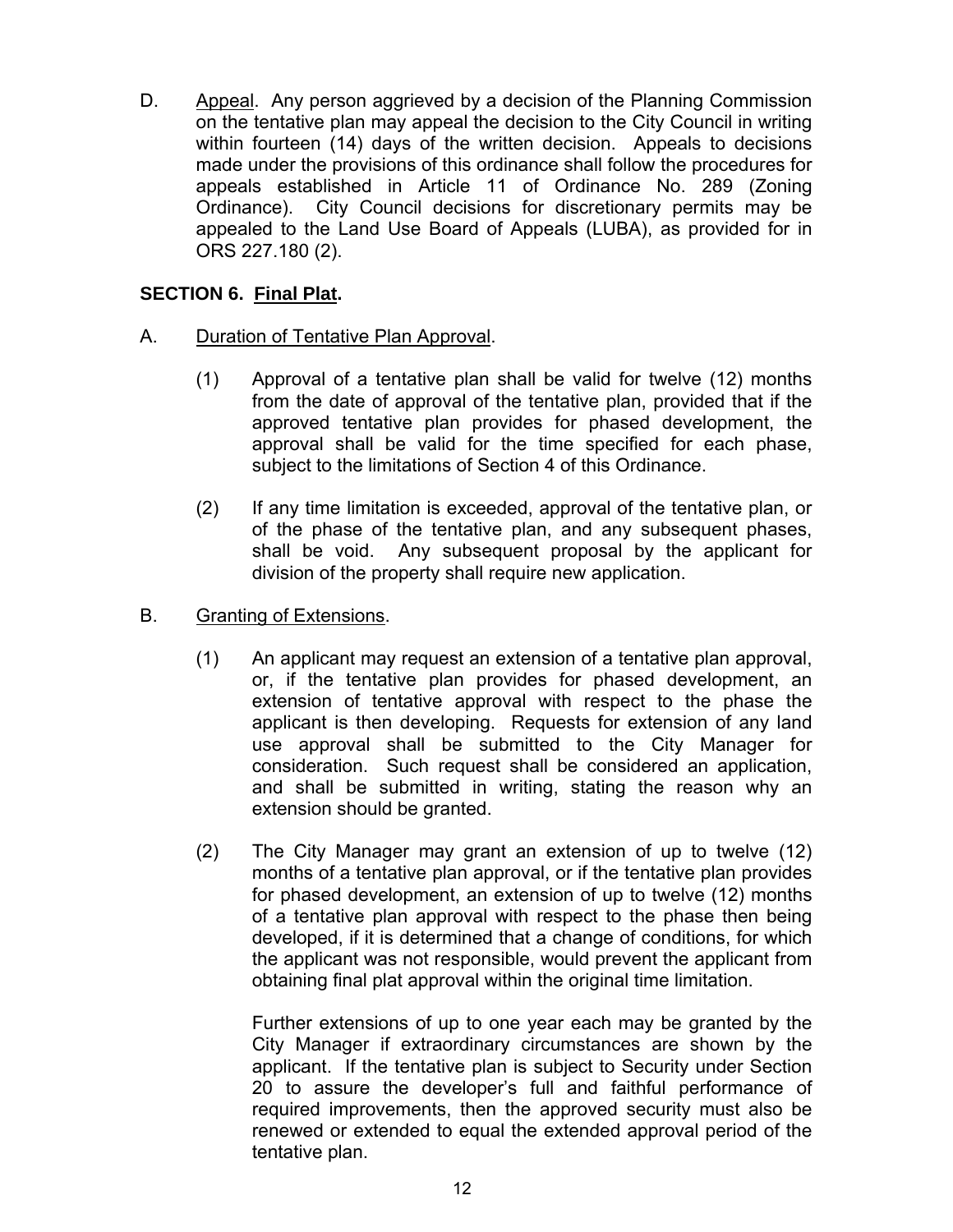- C. Preparation of Final Plat. Before expiration of the tentative plan approvals and any extensions hereinabove, the plat and improvement plans shall be prepared and submitted for ensuring compliance with the provisions of ORS 92.050. The plat and improvement plans shall incorporate the recommendations made by the Commission.
	- (1) The final plat shall be prepared in the form required by these regulations and State laws, including ORS 92.080, and ORS 91.120, for plats of record.
- D. Basic Information Required. In addition to that specified by State law, the following information shall be shown on the final plat:
	- (1) Date, northpoint and scale of drawing.
	- (2) Written legal description of the subdivision tract boundaries.
	- (3) Name and address of the owner or owners, subdivider or surveyor, and land planner or landscape architect, if used.
	- (4) Subdivision boundary lines, right-of-way lines of streets, and lot lines with dimensions, bearings and radii, arcs, points of curvature, lengths and bearings of tangents and chords. All bearings and angles shall be shown to the nearest 10 seconds and all dimensions to the nearest 0.01 foot.
	- (5) Location, dimensions and purpose of all easements.
	- (6) Any building setback lines if more restrictive than the City zoning ordinance.
	- (7) Location and purpose for which sites, other than residential lots, are dedicated or reserved.
	- (8) Location and dimensions of easements and any other areas for public use dedicated without any reservation or restriction whatever.
	- (9) A copy of any deed restrictions written on the face of the plat or prepared to record with the plat with reference on the face of the plat.
	- (10) Description and location of all permanent reference monuments, set or found, and all monuments required by ORS 92.060.
	- (11) Certification by a licensed land surveyor registered by the State of Oregon, who prepared the survey and the plat.
	- (12) Dedication statement by the property owners with their notarized signatures.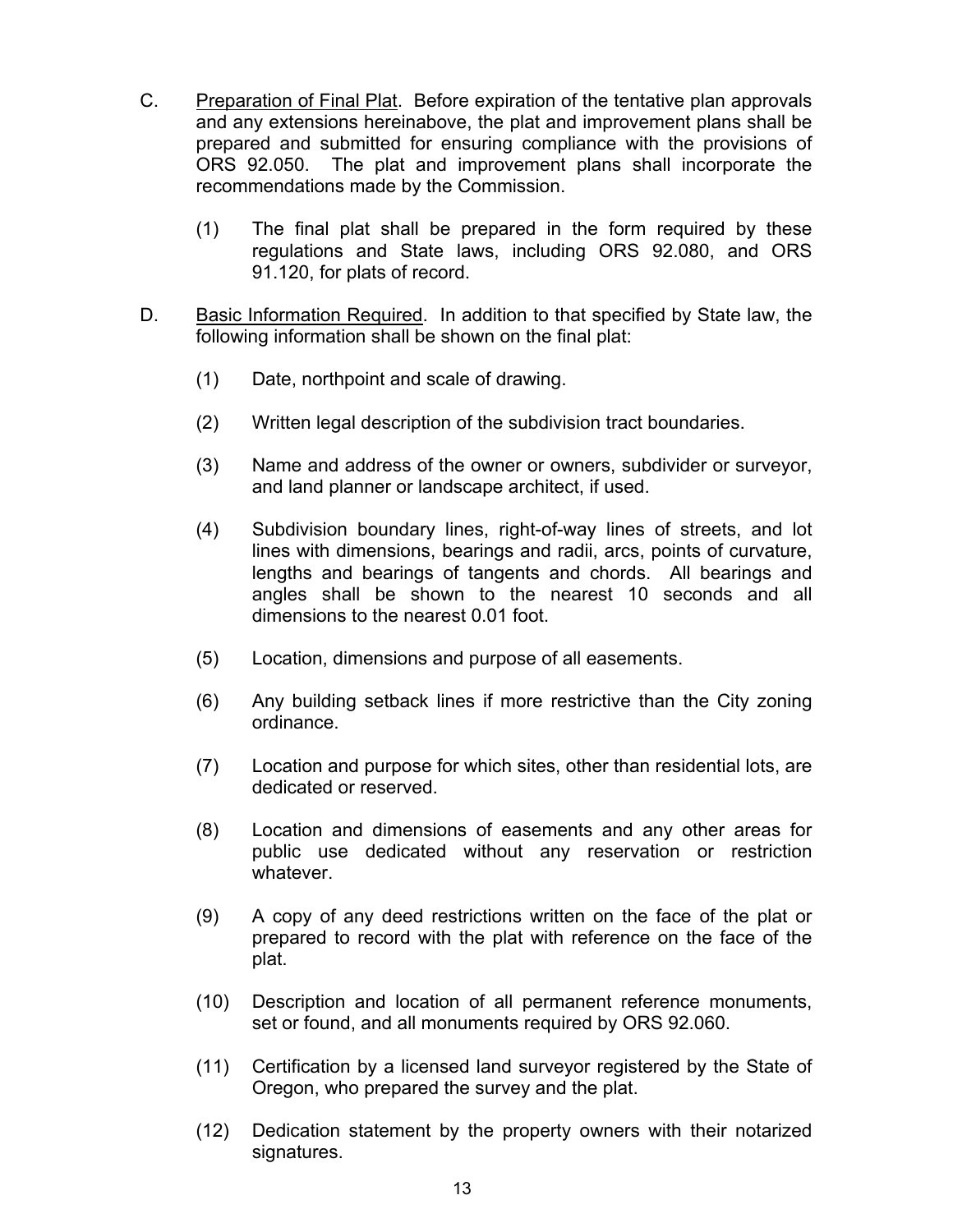- (13) The name of the subdivision.
- (14) Location, names and width of present and proposed streets.
- (15) Spaces and titles for signatures of the Planning Commission President, Mayor, City Manager, County Surveyor and County officers.
- E. Supplementary Information Required. In addition, the following shall be supplied by the applicant:
	- (1) Certification of Title showing ownership of the land and also written proof that all taxes and assessments on the property are paid to date.
	- (2) A certificate signed and acknowledged by all parties having any record title interest in the land subdivided, consenting to the preparation and recordation of said plat.
	- (3) A certificate by the City engineer or City Manager certifying that the subdivider has complied with one of the following alternatives:
		- (a) All improvements have been installed in accordance with the requirements of these regulations as specified in Sections 9- 12, 15-17 and with the action of the Planning Commission giving conditional approval of the tentative plan; or
		- (b) An improvement agreement and security as specified in Sections 19 and 20 have been submitted.

#### F. Amendments to Preliminary Plans and Final Plats

- (a) Definitions
	- (1) "Minor Amendment" means a change which:
		- (i) Does not increase the number of lots or parcels created by the subdivision or partition;
		- (ii) Does not enlarge the boundaries of subdivided or partitioned area;
		- (iii) Does not change the general location or amount of land devoted to a specific land use; or
		- (iv) Includes only minor shifting of the established lines, location of buildings, proposed public or private streets, pedestrian ways, utility easements, parks or other public open spaces.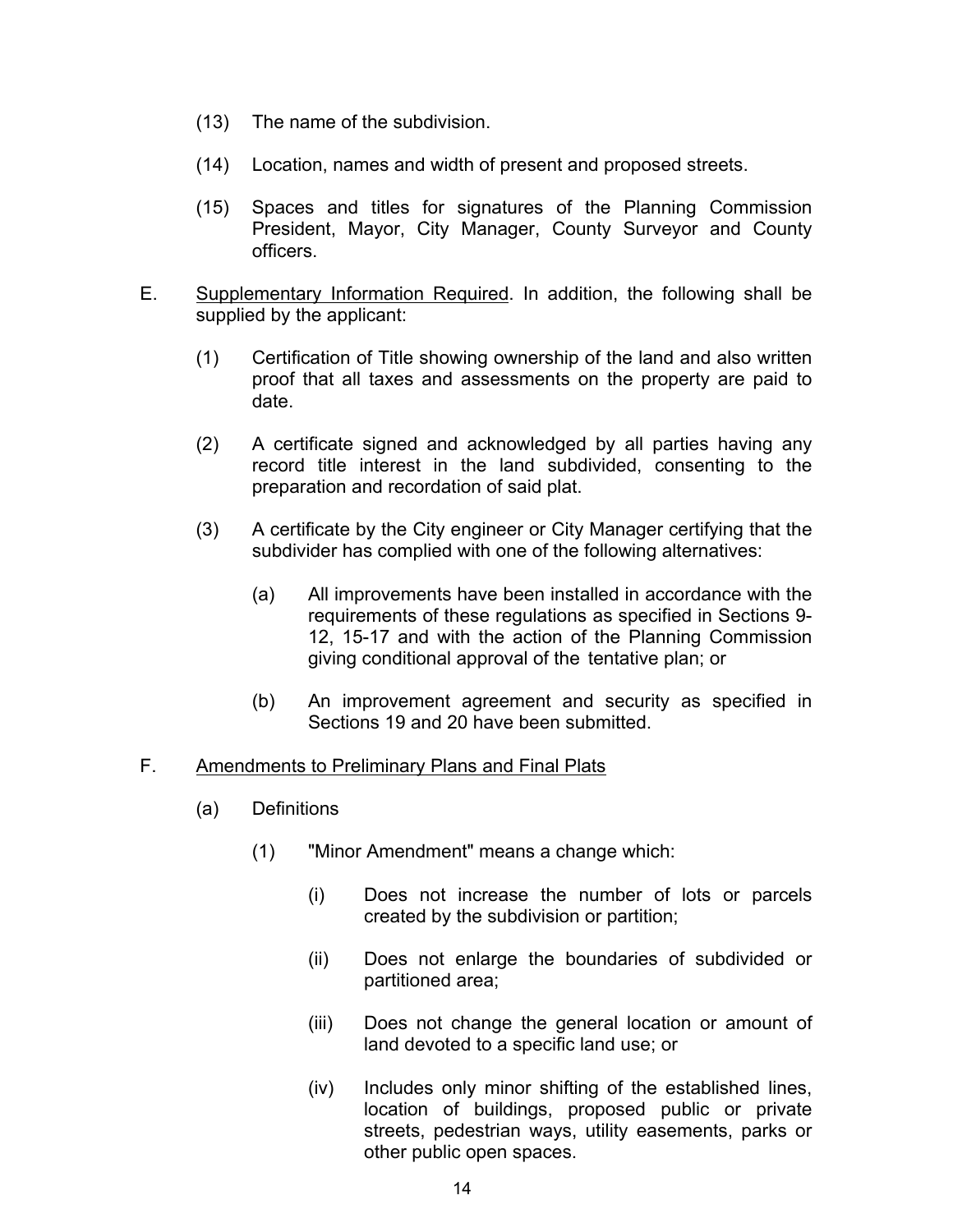- (2) "Major Amendment" means any change which is not a minor amendment.
- (b) Approval of Minor Amendments

A minor amendment to an approved preliminary subdivision or partition plan or to an approved final subdivision plat or final partition plat may be approved by the City Manager.

(c) Approval of Major Amendments

Approval of a major amendment to an approved preliminary subdivision or partition preliminary plan or to an approved final subdivision plat or final partition plat shall be a land use action as provided by and subject to the provisions of Article 11 of the Winston Zoning Ordinance.

#### **SECTION 7. Submission of Final Plat**.

- A. Submission. The subdivider shall file the original drawings, a copy on good quality transparent drafting film, and at least three (3) prints or more as requested, of the final plat and any supplementary information with the City Manager, who shall check it for completeness as per Section 3, Applications. Once the application is deemed complete, the City Manager shall promptly submit the plat to the City engineer and/or County Surveyor.
- B. Review. The City engineer and County Surveyor shall examine the plat and all required information to determine that the subdivision as shown is substantially the same as it appeared on the approved tentative plan and as required by this ordinance and City specifications, and that the plat as prepared is technically correct.
- C. Approval. Approval of the plat shall be indicated by the signatures of the chairperson of the Planning Commission, Mayor, City Manager, and, as required by ORS 92.100, by the County Surveyor. Any offers of dedication shall be referred by the City Manager to the City Council for acceptance.

If the City Engineer and/or County Surveyor determine that the final plat and supplementary information are in full conformance with the approved tentative plan and City standards and specifications, the City Manager shall be so advised. If the final plat or supplemental information are not, in the judgment of the City Engineer or County Surveyor, in full conformance, the City Engineer shall return the plat or supplemental information to the applicant, stating the reason the plat or supplemental information does not conform to the tentative plan, City standards, or City specifications. The City Manager, in its review of the plat and supplemental information, shall examine the plat and supplemental information for conformance with the approval of the tentative plan. If the City Manager finds the plat and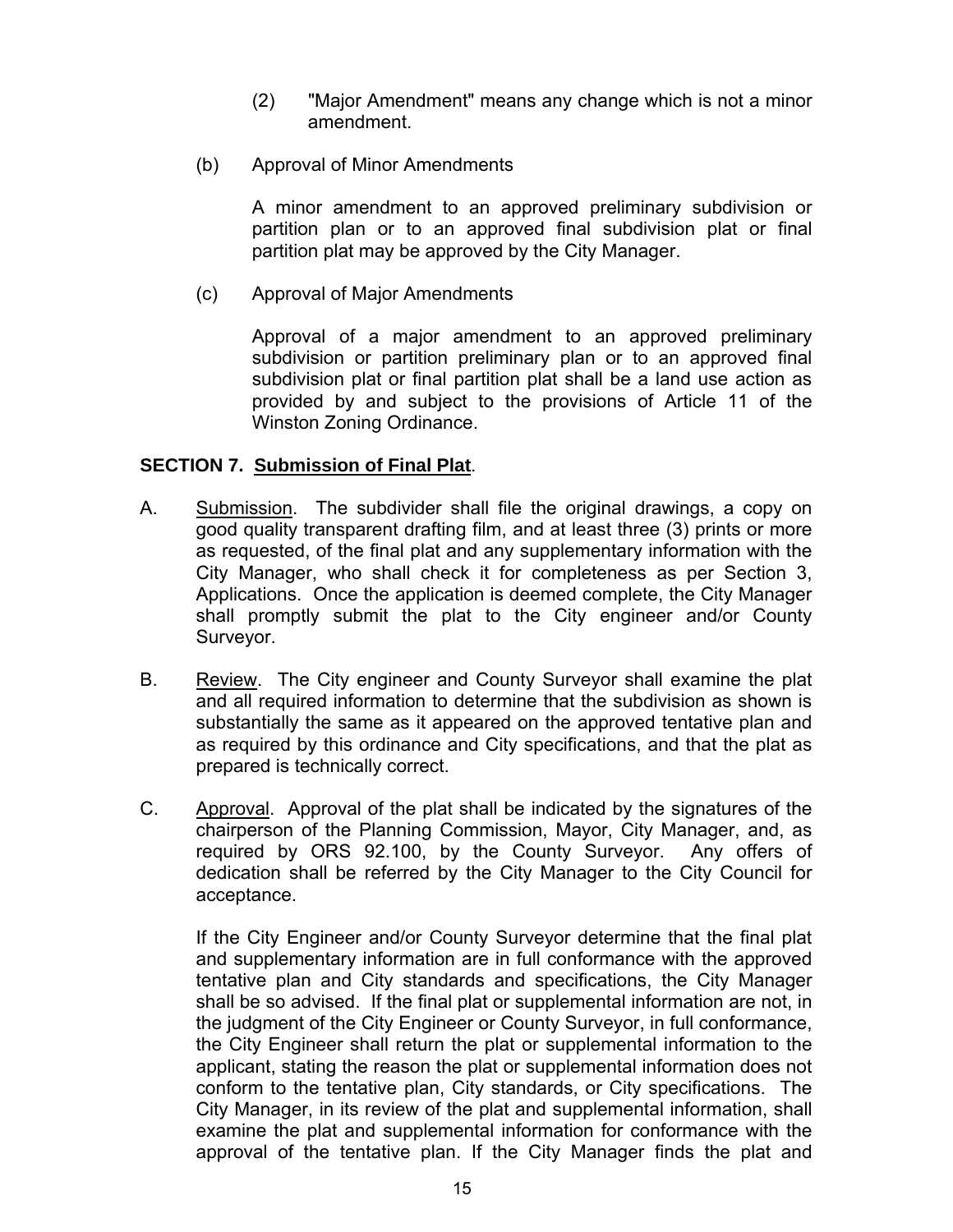supplemental information conform to the tentative plan as approved, the chairperson of the Planning Commission shall sign the plat and forward it to the City Council for review of any offers of dedication.

#### **SECTION 8. Filing of Plat; Time Limit**.

Approval of the plat by the City, as provided by this ordinance, shall be conditioned on its prompt recording. The subdivider shall, without delay, submit the plat to the County Assessor and the county governing body for signatures, as required by ORS 92.100. Approval of the plat shall be null and void if the plat is not recorded within thirty (30) days after the date the last required approving signature has been obtained.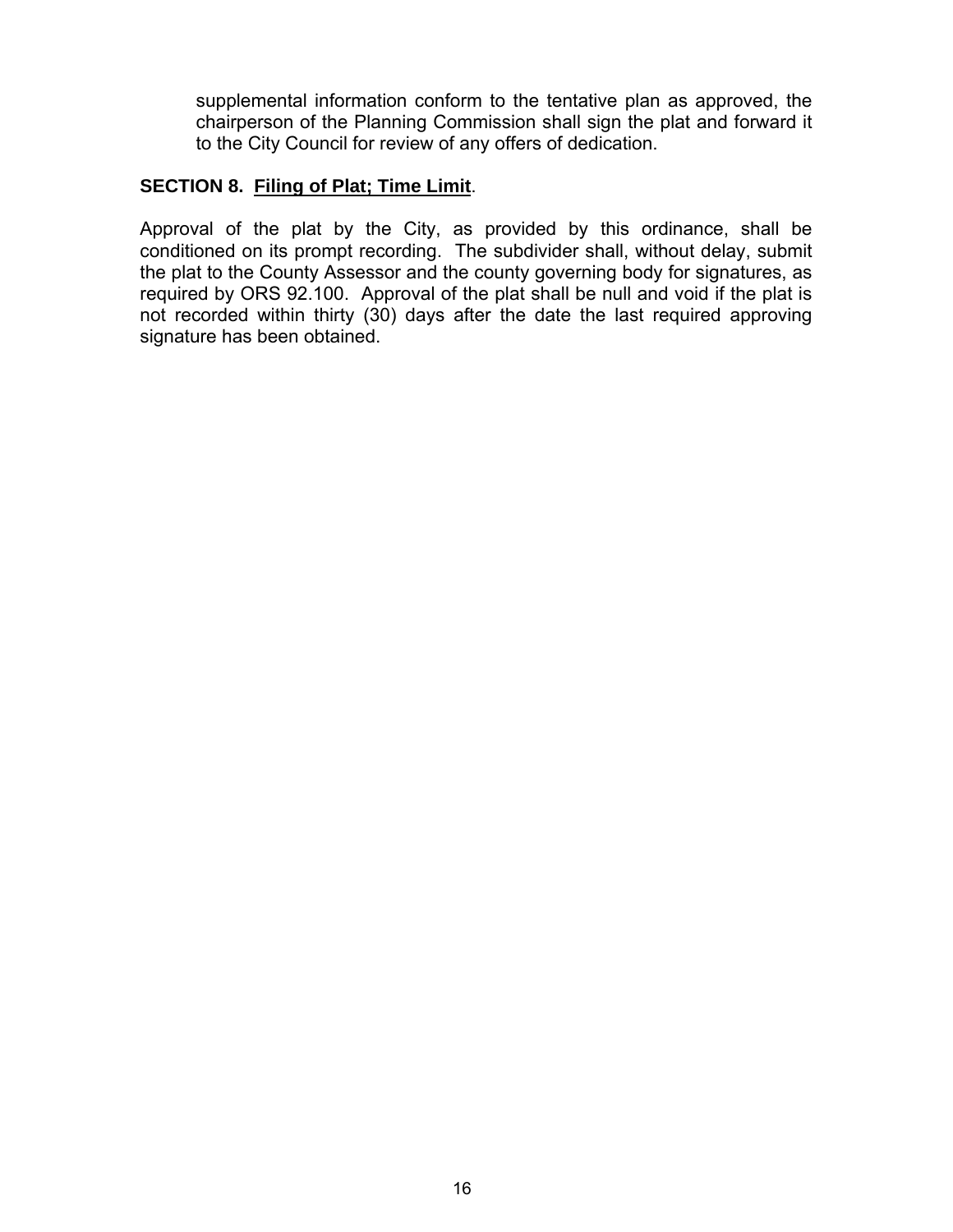**SECTION 9. Major and Minor Partitioning**. A major or minor partition shall be processed as follows:

- A. Submission of Tentative Plan. There shall be submitted to the City Manager the filing fee, and ten (10) oversized copies, or more if requested or one 11 x 17 copy, of the tentative plan of the partition. The City Manager shall check it for completeness as per Section 3, Applications. Once the application is deemed complete, the City Manager shall process the land use action as identified in Section 11 of the Zoning Ordinance. The partitioner shall also submit the tentative plan to those special districts and agencies specified by the City or otherwise requested. The tentative plan shall be 11 x 17 inches in size and contain the following information:
	- (1) The date, northpoint, scale and sufficient description to define the location and boundaries of the tract to be partitioned and its location.
	- (2) The name and address of the record owner and of the person who prepared the tentative plan.
	- (3) The City Manager may require a listing of the names and addresses of all adjacent property owners.
	- (4) Approximate acreage of the land under a single ownership or, if more than one ownership is involved, the total contiguous acreage of the landowners directly involved in the partitioning.
	- (5) For land adjacent to and within the tract to be partitioned, the locations, names and existing widths of streets; location, width and purpose of other existing easements; and location and size of sewer and waterlines and drainage ways and the location of power poles.
	- (6 ) Outline and location of existing buildings to remain.
	- (7) Parcel layout, showing size and relationship to existing or proposed streets and utility easements.
	- (8) Location of areas subject to inundation by storm water; location, width and direction of flow of all water courses, with notation as to whether each water course is continuous or intermittent, and such other information required to comply with the City's Floodplain Development Ordinance and Standards.
	- (9) Such additional information as requested by the City Manager including, but not limited to, contours and natural features.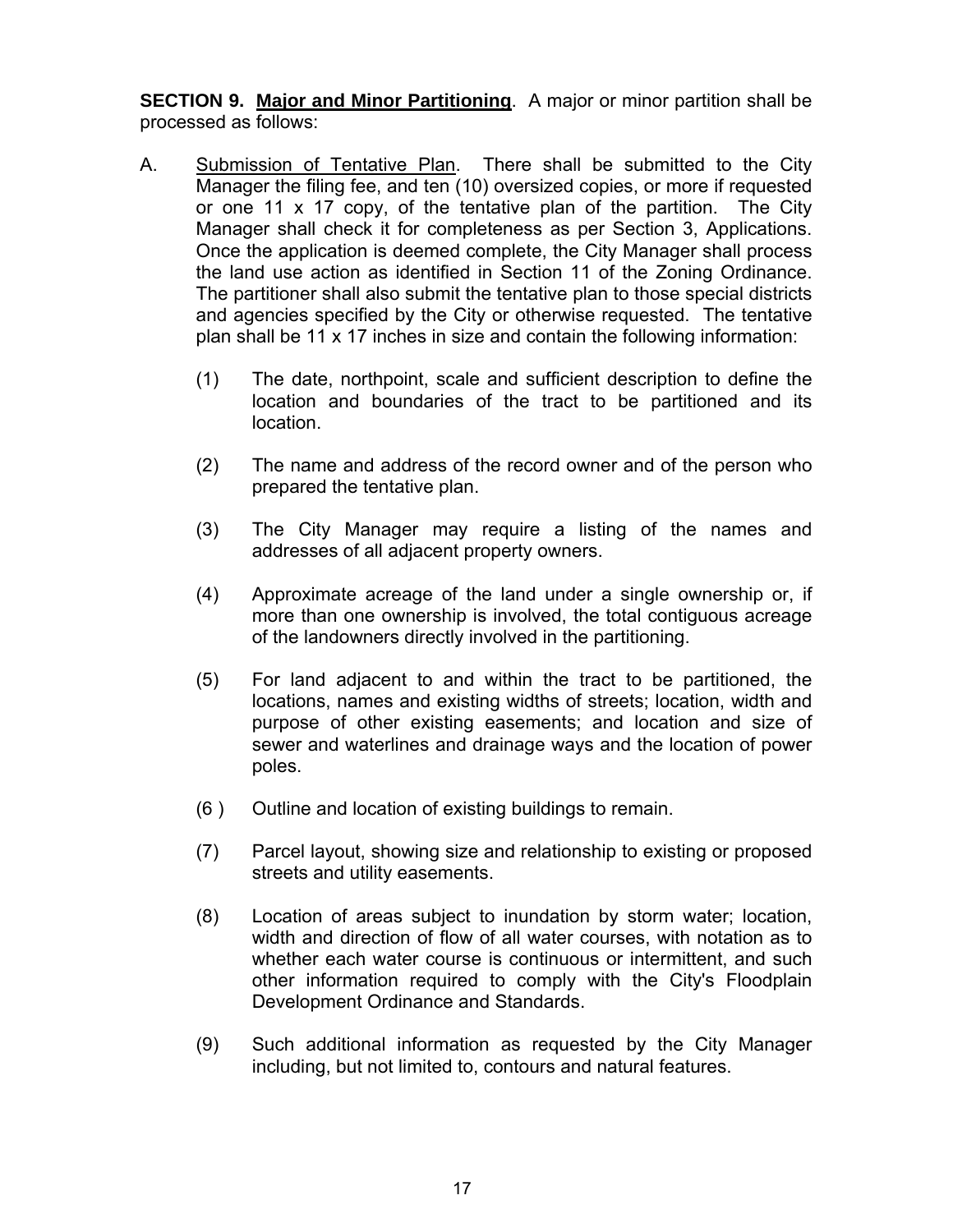- B. City Manager Approval. The City Manager shall give its approval to the tentative plan as submitted, as it may be modified or conditioned, or disapprove the tentative plan, and in all cases, expressing its reasons for the action taken, or may continue the hearing. The plan shall be evaluated for conformance to this and other City ordinances, City policies, standards and specifications, and the Comprehensive Plan. The City Council shall review any offers of dedication.
- C. Approved Document. The action of the City Manager shall be noted on two (2) copies of the tentative plan, including reference to any attached documents describing any conditions. One copy shall be returned to the partitioner and one copy retained by the City Manager.
- D. Appeal. Any person aggrieved by a decision of the City Manager on the tentative plan may appeal the decision to the Planning Commission in writing within fourteen (14) days of the decision. Appeals to decisions made under the provisions of this Ordinance shall follow the procedures for appeals established in Article 11 of Ordinance No. 289 (Zoning Ordinance). City Council decisions for discretionary permits may be appealed to the Land Use Board of Appeals (LUBA), as provided for in ORS 227.180 (3).
- E. Final Map. The final map to be recorded shall show the right-of-way lines of streets and lot lines with dimensions, bearings and radii, arcs, points of curvature, lengths and bearings of tangents and chords. All bearings and angles shall be shown to the nearest 10 seconds; all dimensions to the nearest 0.01 foot, and the location and description of all permanent reference monuments set or found shall be shown. All lot corners shall be marked with monuments as provided in ORS 92.060.
- F. Certificate. Included with the final map to be recorded shall be a certificate by the City Engineer or City Manager certifying that the partitioner has complied with one of the following alternatives:
	- (1) All improvements have been installed in accordance with the requirements of these regulations as specified in Sections 9-12 and 15-17, and with the action of the City Manager giving approval of the map; or
	- (2) An improvement agreement and security as specified in Section 19 and 20 have been submitted; or
	- (3) An agreement has been signed by the property owner agreeing to sign any and all waivers, petitions, consents and all other documents necessary to obtain the improvements under any proposed or adopted improvement act and agreeing to waive all rights to remonstrate against such improvements, but not the right to protest the amount and manner of spreading the assessment thereof. Such agreement shall run with the land therein described.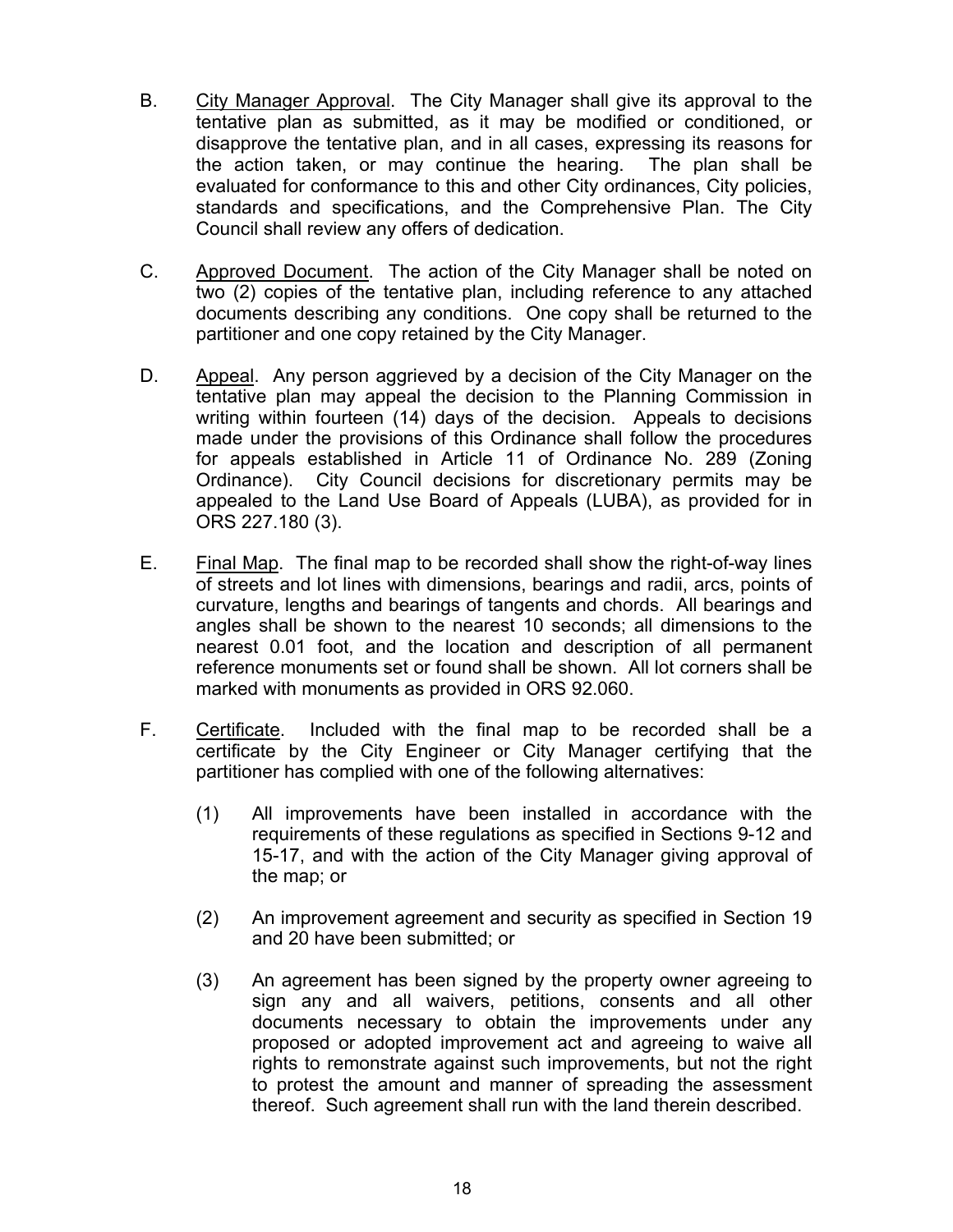- G. Final Authorization. Following tentative approval of the minor land partition by the City Manager, the final partition map shall be approved if found to be in accordance with all applicable ordinances, rules, statutes and any special conditions placed on the partition by the City Manager. The partition shall become final upon signature by the City Manager, County Surveyor, and county officers. The final partition map shall be recorded within ninety (90) days after the date the last required approving signature has been obtained or the map shall be null and void.
- H. County Surveyor Fee. The partitioner shall pay a fee to the County Surveyor for checking partition maps and such fee shall be established by the County Surveyor

#### **SECTION 10. Design Standards and Principles of Acceptability**.

A. The subdivision or partition shall be in conformity with the Comprehensive Plan and shall take into consideration any preliminary studies thereon or applying thereto. The subdivision or partition shall conform with the requirements of State laws, this and other City ordinances, standards and specifications.

#### **SECTION 11. Streets and Sidewalks.**

A. General. The location, width and grade of streets shall be considered in their relation to existing and planned streets, to topographical conditions, to public convenience and safety, and in their appropriate relation to the proposed use of the land to be served by such streets.

#### B. Creation of Streets.

- (1) The Planning Commission may approve the creation of a street to be established by deed without full compliance with these regulations provided such conditions as are necessary to preserve the objectives of the standards of this ordinance are accepted and provided either of the following conditions exists:
	- (a) The establishment of such street is initiated by the City Council or Board of Commissioners and is declared essential for the purpose of general traffic circulation and the partitioning of land is an incidental effect rather than the primary objective of the creation.
	- (b) The tract in which the street is to be dedicated is an isolated ownership of one acre or less. The creation of all other streets shall be in conformance with requirements for subdivision, except as provided in "C." below.
- C. Creation of Ways. The Planning Commission or City Manager may approve an easement-of-way to be established by deed without full compliance with these regulations provided such an easement is the only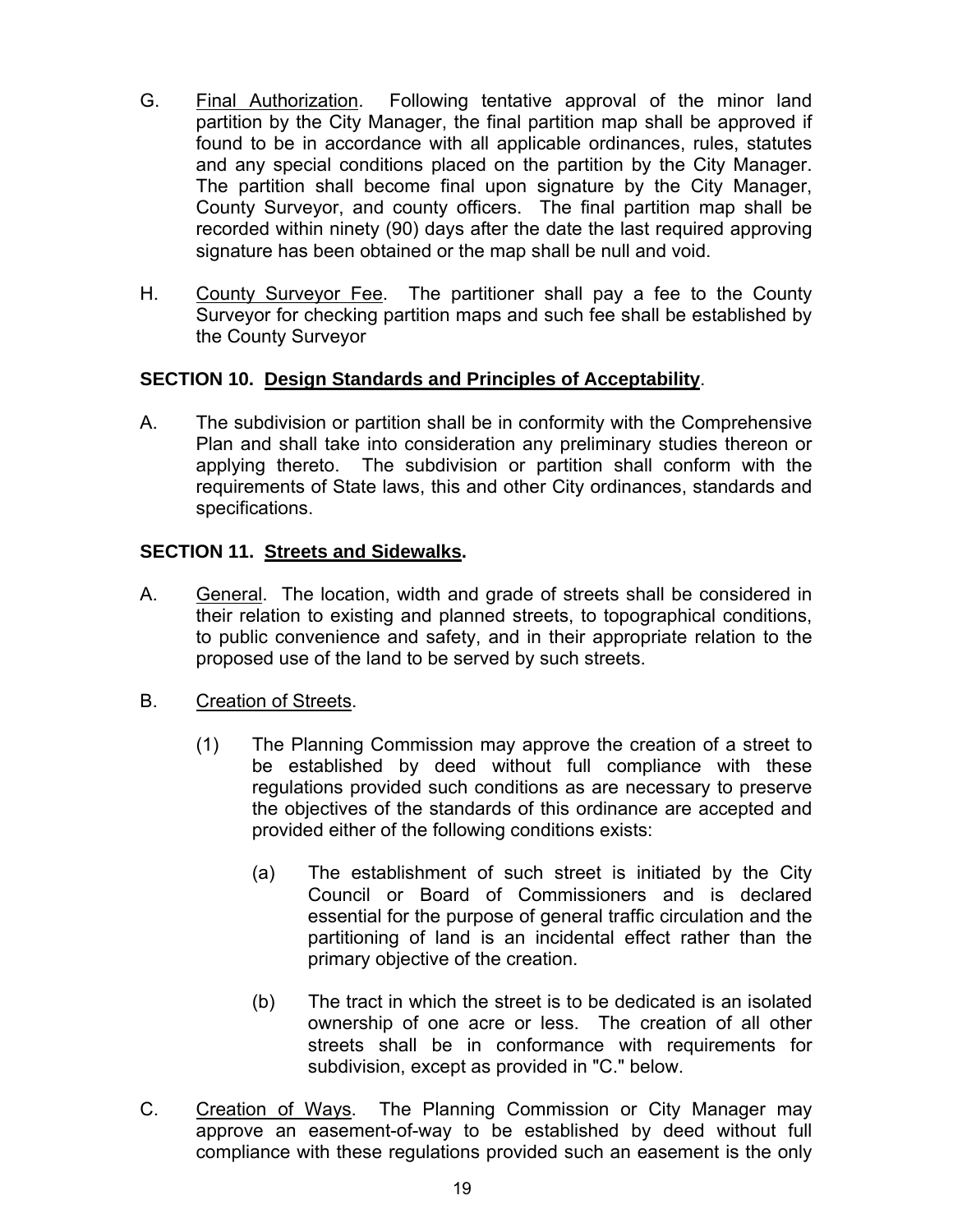reasonable method by which a portion of a lot large enough to warrant partitioning into two parcels may be provided with access. If the existing lot is large enough so that more than two parcels not having frontage on an existing street may be created, an easement-of-way will not be acceptable and a street must be dedicated.

D. Minimum Right-of-Way and Roadway Widths. Unless otherwise adopted in the Transportation System Plan, the width of streets and roadways shall not be less than the minimum shown in the following table and illustrations  $1 - 5$ :

| <b>Right of</b>                               | <b>Number</b>                       | <b>Travel</b><br><b>Parking</b> |                       | <b>Bike</b>    | <b>Sidewalk</b>       | <b>Center</b> | Curb/                 |  |  |
|-----------------------------------------------|-------------------------------------|---------------------------------|-----------------------|----------------|-----------------------|---------------|-----------------------|--|--|
| <b>Way Width</b>                              | of Lanes                            | Lane                            | Lane                  | Lane           | Width**               | <b>Turn</b>   | <b>Gutter</b>         |  |  |
|                                               |                                     | <b>Width</b>                    |                       | <b>Width</b>   |                       | Lane          |                       |  |  |
|                                               | <b>Illustration 1 - Arterial***</b> |                                 |                       |                |                       |               |                       |  |  |
| 90 <sup>1</sup>                               | 5                                   | 12'                             | <b>No</b>             | 6 <sup>′</sup> | 6'(2)                 | 14' (1)       | 2'(2)                 |  |  |
| 76 '                                          | $\overline{\mathbf{4}}$             | 12'                             | <b>No</b>             | $6^{\circ}$    | 6 <sup>′</sup><br>(2) | <b>No</b>     | 2 <sup>1</sup><br>(2) |  |  |
| 66 <sup>°</sup>                               | $\overline{3}$                      | 12'                             | <b>No</b>             | $6^{\circ}$    | 6 <sup>′</sup><br>(2) | 14' (1)       | 2 <sup>1</sup><br>(2) |  |  |
|                                               |                                     |                                 |                       |                |                       |               |                       |  |  |
| <b>Illustration 2 - Major Collector</b>       |                                     |                                 |                       |                |                       |               |                       |  |  |
| 68 <sup>1</sup>                               | $\overline{2}$                      | 12'                             | 8'(2)                 | $6^{\circ}$    | 6'(2)                 | <b>No</b>     | $2^{i} (2)$           |  |  |
| 56 <sup>1</sup>                               | $\overline{2}$                      | 12'                             | 8 <sup>°</sup><br>(2) | No             | No                    | <b>No</b>     | $2^{\prime}$<br>(2)   |  |  |
| 44'                                           | $\overline{2}$                      | 14'                             | <b>No</b>             | No             | 6' (2)                | No            | (2)<br>$2^{\prime}$   |  |  |
| 52'                                           | $\overline{2}$                      | 12'                             | <b>No</b>             | 6'             | 6' (2)                | <b>No</b>     | 2' (2)                |  |  |
|                                               |                                     |                                 |                       |                |                       |               |                       |  |  |
| <b>Illustration 3 - Residential Collector</b> |                                     |                                 |                       |                |                       |               |                       |  |  |
| 64'                                           | $\overline{2}$                      | 10'                             | 8' (2)                | 6'             | 6'<br>(2)             | <b>No</b>     | 2' (2)                |  |  |
| 52'                                           | $\overline{2}$                      | 10'                             | 8' (2)                | <b>No</b>      | 6'<br>(2)             | <b>No</b>     | $2^{\prime}$<br>(2)   |  |  |
| 36                                            | $\overline{2}$                      | 10'                             | No                    | No             | 6'<br>(2)             | <b>No</b>     | $2^{\prime}$<br>(2)   |  |  |
| 48'                                           | $\overline{2}$                      | 10'<br><b>No</b>                |                       | 6'             | 6'<br>(2)             | <b>No</b>     | 2'<br>(2)             |  |  |
|                                               |                                     |                                 |                       |                |                       |               |                       |  |  |
| <b>Illustration 4 - Residential</b>           |                                     |                                 |                       |                |                       |               |                       |  |  |
| 36'                                           | $\overline{2}$                      | 10'                             | <b>No</b>             | No             | 6'<br>(2)             | <b>No</b>     | 2' (2)                |  |  |
| 36'                                           | $\overline{2}$                      | 10'                             | <b>No</b>             | 6'             | 6'<br>(1)             | <b>No</b>     | $2^{\prime}$<br>(2)   |  |  |
| 52'                                           | $\overline{2}$                      | 10'                             | 8' (2)                | <b>No</b>      | 6'<br>(2)             | No            | 2' (2)                |  |  |
|                                               |                                     |                                 |                       |                |                       |               |                       |  |  |
| <b>Illustration 5 - Local Access Way</b>      |                                     |                                 |                       |                |                       |               |                       |  |  |
| 30'                                           | $\overline{2}$                      | 10'                             | <b>No</b>             | <b>No</b>      | $6'$ (1)              | <b>No</b>     | 2' (2)                |  |  |
| <b>Cul-de-sac Radius Standards</b>            |                                     |                                 |                       |                |                       |               |                       |  |  |
| 50'                                           |                                     |                                 | 40' pavement width    |                |                       |               |                       |  |  |

#### **D. Table for Minimum Right-of-Way and Roadway Widths**

\*\* Pursuant with the standards contained in the Subdivision Ordinance Section 11.O, the Planning Commission or City Manager has the authority to approve a lesser sidewalk width for residential zones.

\*\*\* Minimum right-of-way and roadway widths must comply with the State of Oregon standards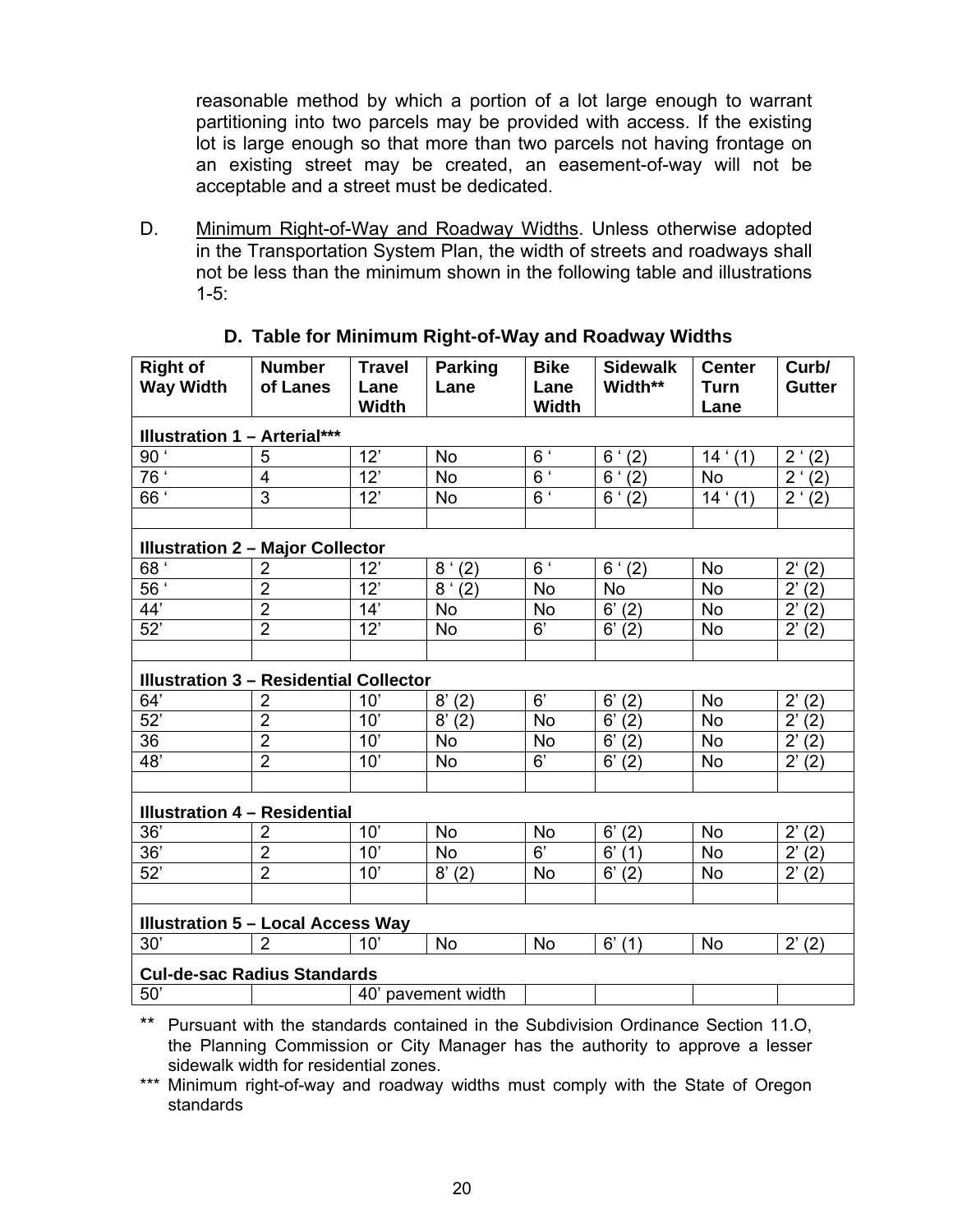#### **Arterials**

\*\*Footnote: Pursuant with the standards contained in the Subdivision Ordinance Section 11.O, the Planning Commission or City Manager has the authority to approve a lesser sidewalk width for residential zones.

\*\*\*Arterial cross sections for State Highway facilities must comply with the State of Oregon standards.



#### **4-Lane**

No Parking

|                | 2 <sup>2</sup><br>C/G |                | With Bike Lane<br>With Sidewalk |     | 76' Row Width |     |                | $2^{\circ}$<br>C/G |
|----------------|-----------------------|----------------|---------------------------------|-----|---------------|-----|----------------|--------------------|
| 6 <sup>°</sup> |                       | 6 <sup>°</sup> | 12'                             | 12' | 12'           | 12' | 6 <sup>°</sup> | 6'                 |
| <b>SW</b>      |                       | BL             | TL                              | TL  | TL            | TL  | <b>BL</b>      | <b>SW</b>          |

#### **3-Lane**

No Parking

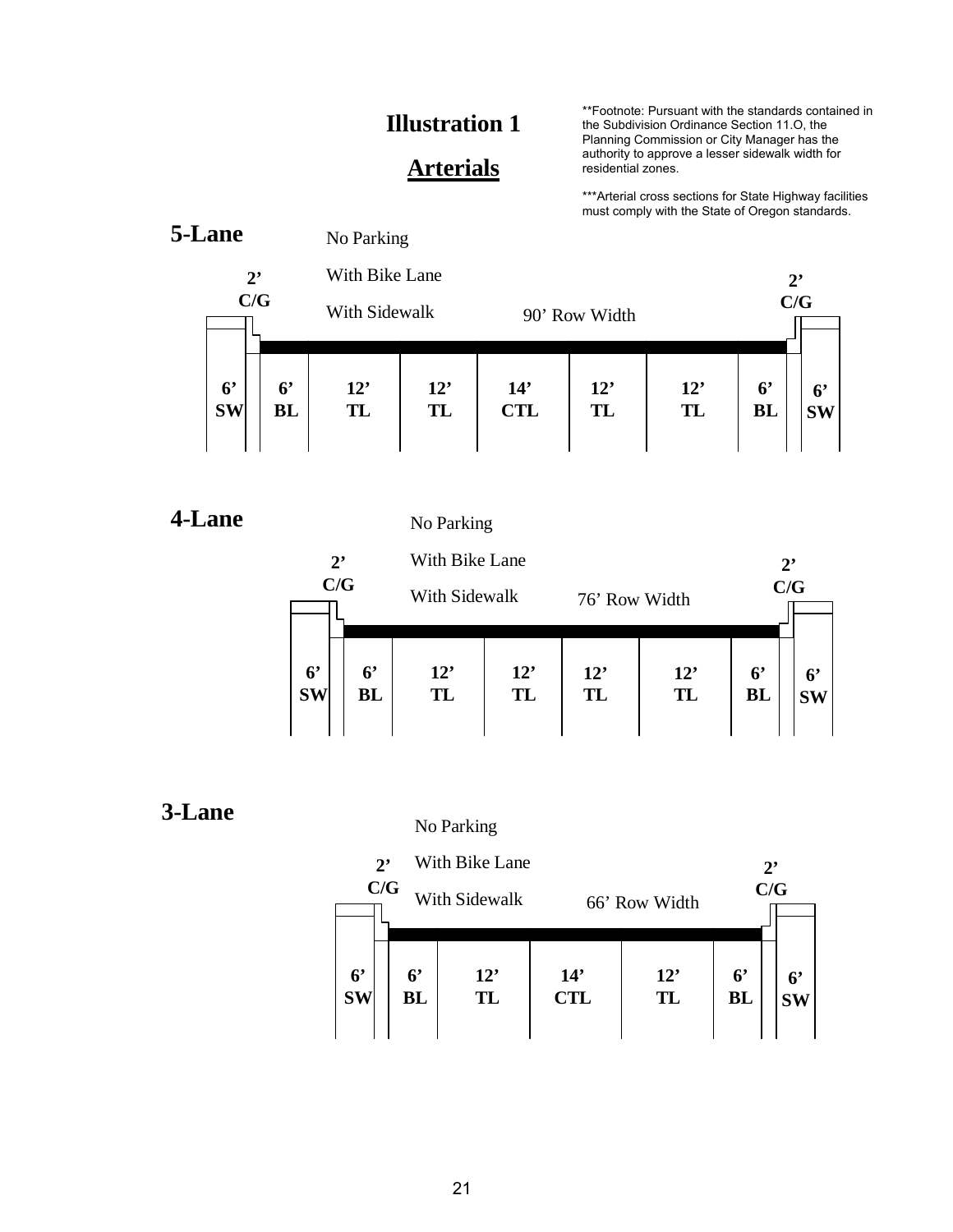#### **Major Collector**

\*\*Footnote: Pursuant with the standards contained in the Subdivision Ordinance Section 11.O, the Planning Commission or City Manager has the authority to approve a lesser sidewalk width for residential zones.

**2' C/G 6' BL 6' SW 8' PL 12' TL 2' C/G 6' BL 6' SW 8' PL 12' TL** With Parking With Bike Lane With Sidewalk 68' Row Width



|                               | $2^,$<br>C/G                |           | 44' Row Width |  |                             |
|-------------------------------|-----------------------------|-----------|---------------|--|-----------------------------|
| No Parking                    |                             |           |               |  |                             |
| No Bike Lane<br>With Sidewalk | 6 <sup>°</sup><br><b>SW</b> | 14'<br>TL | 14'<br>TL     |  | 6 <sup>°</sup><br><b>SW</b> |

|                | $2^{\circ}$<br>C/G          | 52' Row Width               |           |           | $2^{\circ}$<br>C/G          |                 |  |
|----------------|-----------------------------|-----------------------------|-----------|-----------|-----------------------------|-----------------|--|
| No Parking     |                             |                             |           |           |                             |                 |  |
| With Bike Lane | 6 <sup>°</sup><br><b>SW</b> | 6 <sup>°</sup><br><b>BL</b> | 12'<br>TL | 12'<br>TL | 6 <sup>°</sup><br><b>BL</b> | 6'<br><b>SW</b> |  |
| With Sidewalk  |                             |                             |           |           |                             |                 |  |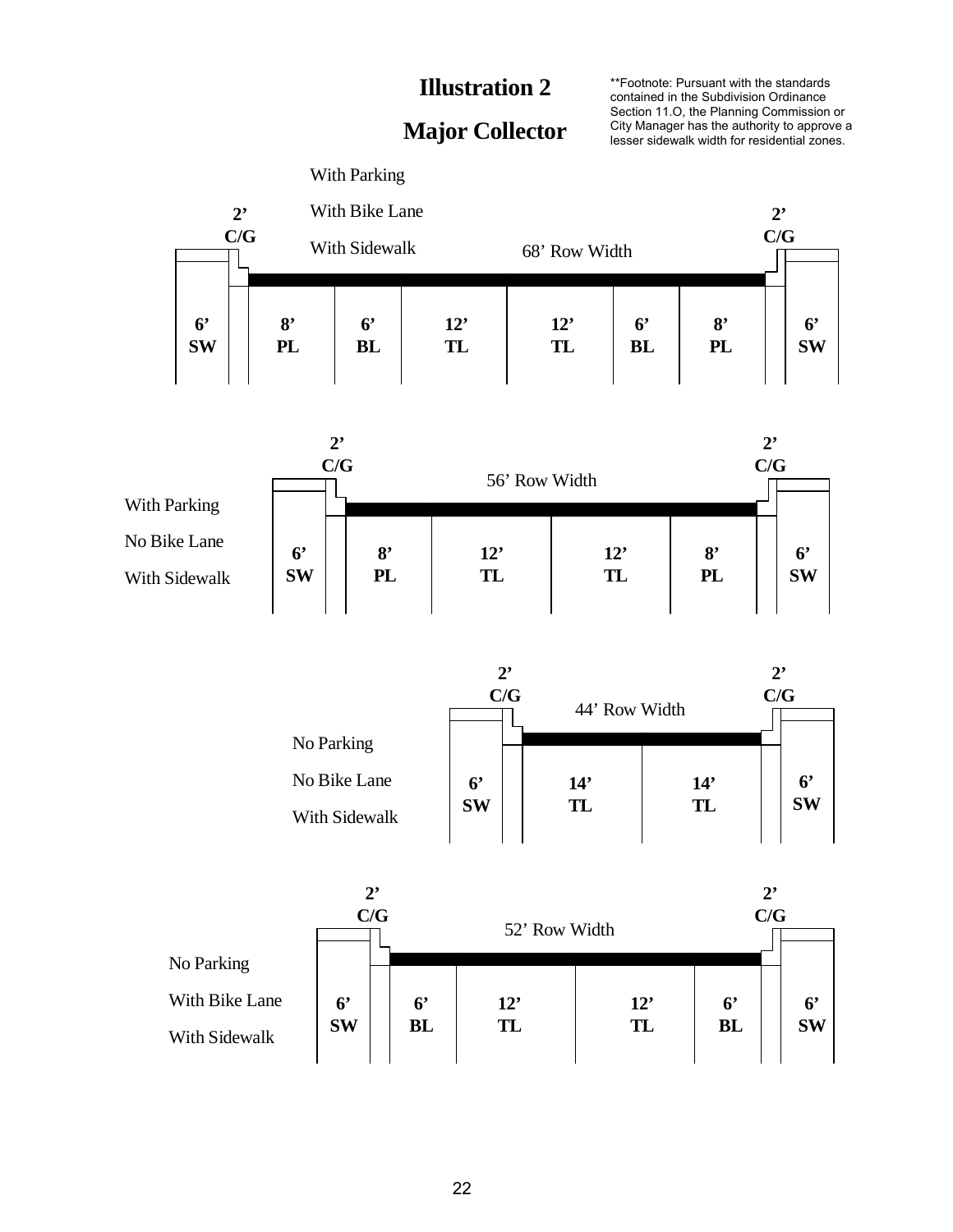#### **Residential Collector**

\*\*Footnote: Pursuant with the standards contained in the Subdivision Ordinance Section 11.O, the Planning Commission or City Manager has the authority to approve a lesser sidewalk width for residential zones.







|                | $2^,$                       | C/G |                             | 48' Row Width      |                    |                          | 2 <sup>2</sup><br>C/G |                             |
|----------------|-----------------------------|-----|-----------------------------|--------------------|--------------------|--------------------------|-----------------------|-----------------------------|
| No Parking     |                             |     |                             |                    |                    |                          |                       |                             |
| With Bike Lane | 6 <sup>°</sup><br><b>SW</b> |     | 6 <sup>°</sup><br><b>BL</b> | $10^{\circ}$<br>TL | $10^{\circ}$<br>TL | $6^{\circ}$<br><b>BL</b> |                       | 6 <sup>°</sup><br><b>SW</b> |
| With Sidewalk  |                             |     |                             |                    |                    |                          |                       |                             |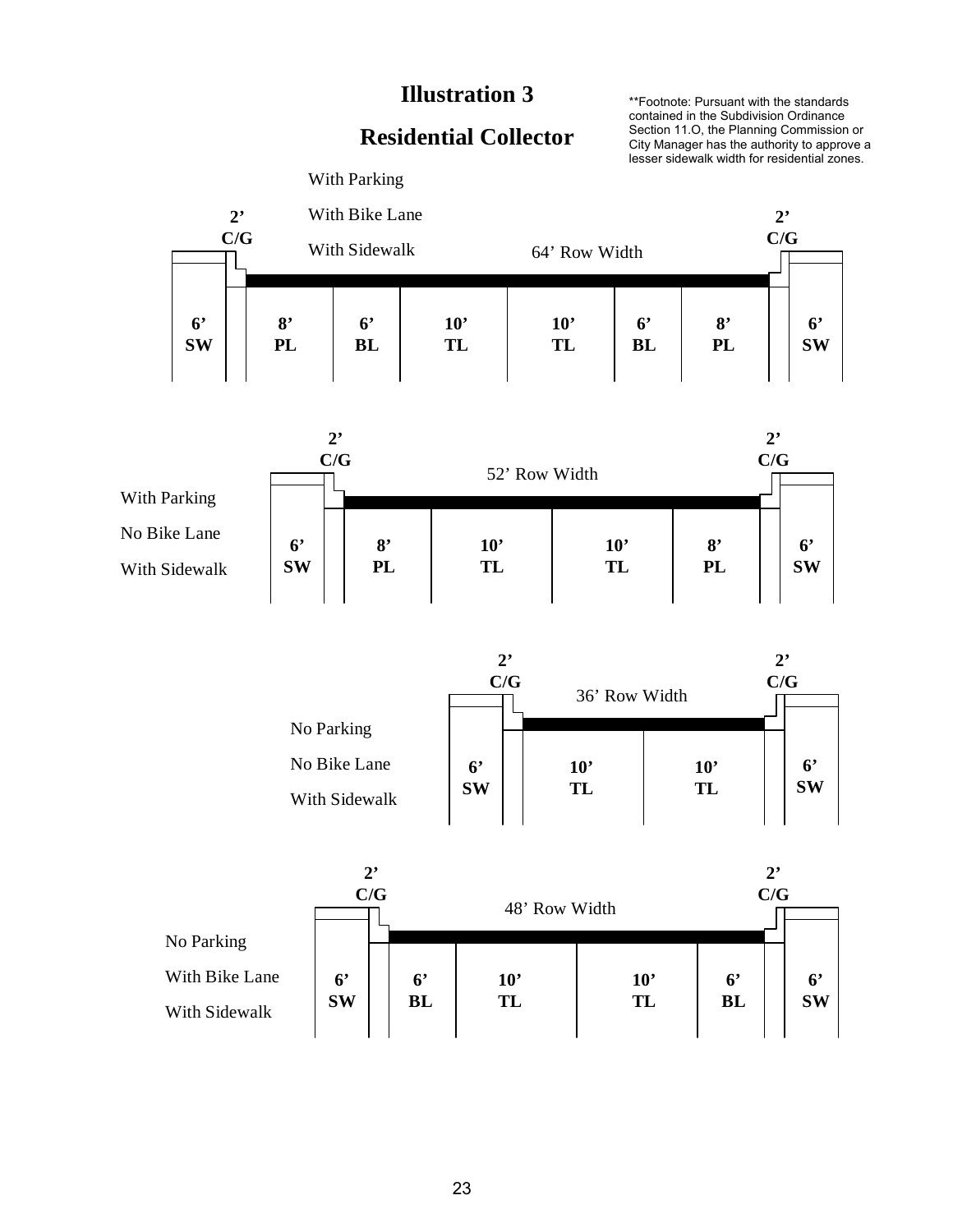\*\*Footnote: Pursuant with the standards contained in the Subdivision Ordinance Section 11.O, the Planning Commission or City Manager has the authority to approve a lesser sidewalk width for residential zones.

**2'**

#### **Residential**

**2'**



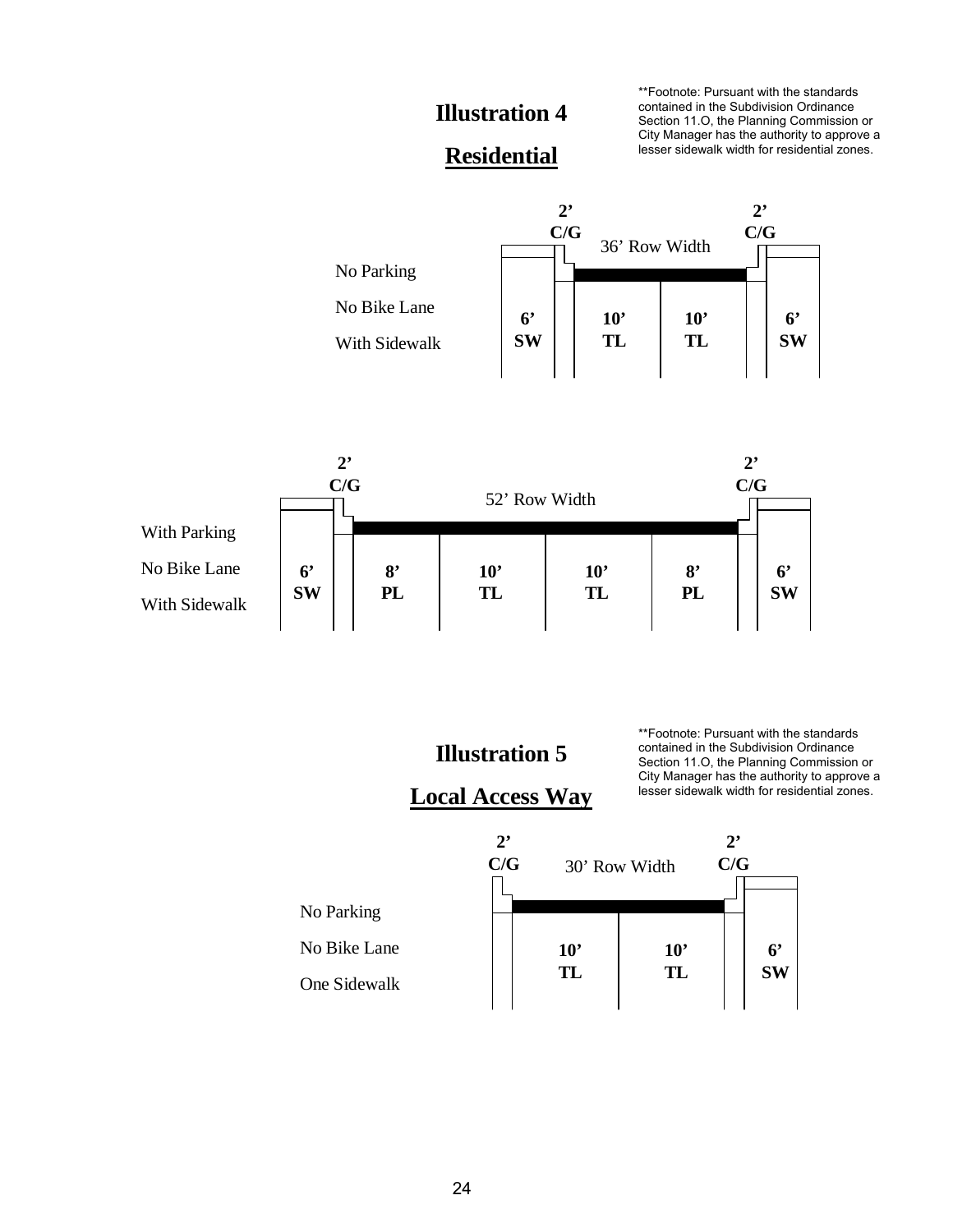- E. Reserve Strips. Reserve strips or street plugs controlling the access to streets will not be approved unless such strips are necessary for the protection of the public welfare or of substantial property rights, or both, and in no case unless the control and disposal of the land composing such strips is placed definitely within the jurisdiction of the City under conditions approved by the Planning Commission.
- F. Alignment. All streets shall, as far as practical, be in alignment with existing streets by continuations of the center lines thereof.
- G. Future Extensions of Streets. Where a land decision adjoins unplatted acreage, streets, which in the opinion of the division of the unplatted acreage, will be required to be provided through to the boundary lines of the tract. Reserve strips and street plugs may be required to preserve the objectives of street expansions.
- H. Intersection Angles. Streets shall intersect one another at an angle as near to a right angle as practical, and no intersections of streets at angles of less than sixty (60) degrees will be approved unless necessitated by topographic conditions. When intersections of other than ninety (90) degrees are unavoidable, the right-of-way lines along the acute angle shall have a minimum corner radius of fifteen (15) feet, provided, however, that all right-of-way lines at intersections with arterial streets shall have a corner radius of not less than twenty (20) feet.
- I. Existing Streets. Whenever existing streets adjacent to or within a tract are of inadequate width, additional right-of-way and improvement to City standards shall be provided at the time of subdivision.
- J. Half Streets. Half streets, while generally not acceptable, may be approved where essential to the reasonable development of the subdivision, when in conformity with the other requirements of these regulations, and when the Planning Commission finds it will be practical to require the dedication of the other half when the adjoining property is subdivided, the other half of the street shall be platted within such tract. Reserve strips and street plugs may be required to preserve the objectives of half streets.
- K. Cul-de-sacs. A cul-de-sac shall be as short as possible and shall in no event be more than 300 feet long. All cul-de-sacs shall terminate with a circular turn-around with a minimum radius of fifty (50) feet.
- L. Grades and Curves. Grades shall not exceed six (6%) percent on major or secondary arterials, ten (10%) percent on collector streets, or fifteen (15%) percent on any other street. In flat areas, allowance shall be made for finished street grades having a minimum slope of one-half  $(\frac{1}{2}\%)$ percent. Center line radii of curves shall not be less than 300 feet on primary arterials, 200 feet on secondary arterials, or 100 feet on other streets.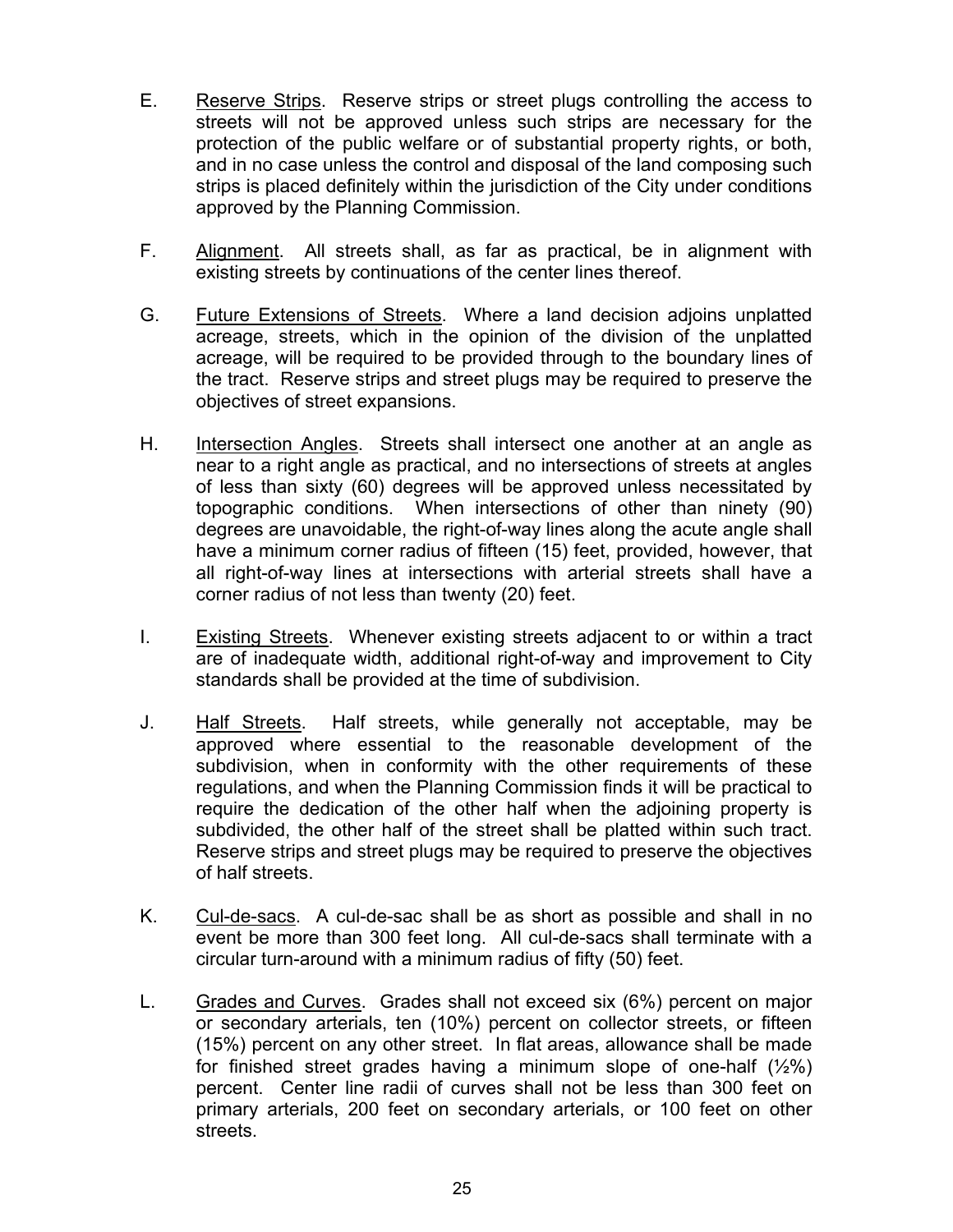- M. Marginal Access Streets. Where a subdivision abuts or contains an existing or proposed arterial street, the Planning Commission may require marginal access streets, reverse frontage lots with suitable depth, screen planting contained in a non-access reservation along the rear property line, or such other treatment as may be necessary for adequate protection of residential properties and to afford separation of through and local traffic.
- N. Alleys. Alleys shall be provided in commercial and industrial districts unless other permanent provisions for access to off-street parking and loading facilities are made as approved by the Planning Commission.
- O. Sidewalks.
	- (1) Except as provided in (2), below, sidewalks shall be installed adjacent to the curb in all residential and commercial partitions or subdivisions. The Planning Commission or City Manager may in residential zones, where special circumstances prohibit a standard sidewalk, reduce the width of sidewalks as long as the width is not less than four and one-half (4 1/2) feet; for commercial zones the width shall be not less than eight (8) feet.
	- (2) Where the location and grade of the sidewalk in a partition cannot practically be determined, either a waiver shall be signed for such improvements or the developer shall deposit with the City an amount estimated to be the actual cost of the installation. Such a waiver shall state the sidewalks will be installed upon demand by the City.
- P. Curbs and Gutters.
	- (1) Except as provided in (2), below, concrete curbs and gutters shall be installed along all public streets. Rolled curbs shall be installed along all private drives serving more than one lot approved in accordance with this ordinance.
	- (2) Where the location and grade of the curb and gutter in a partition cannot practically be determined, either a waiver shall be signed for such improvements or the developer shall deposit with the City an amount estimated to be the actual cost of the installation. Such a waiver shall state the curbs and gutters will be installed upon demand by the City.

#### **SECTION 12. Blocks**.

A. General. The lengths, widths and shapes of blocks shall be designed with due regard to providing adequate building sites available to the special needs of the type of use contemplated, needs for convenient access, traffic circulation, control and safety of street traffic, and limitations and opportunities of topography.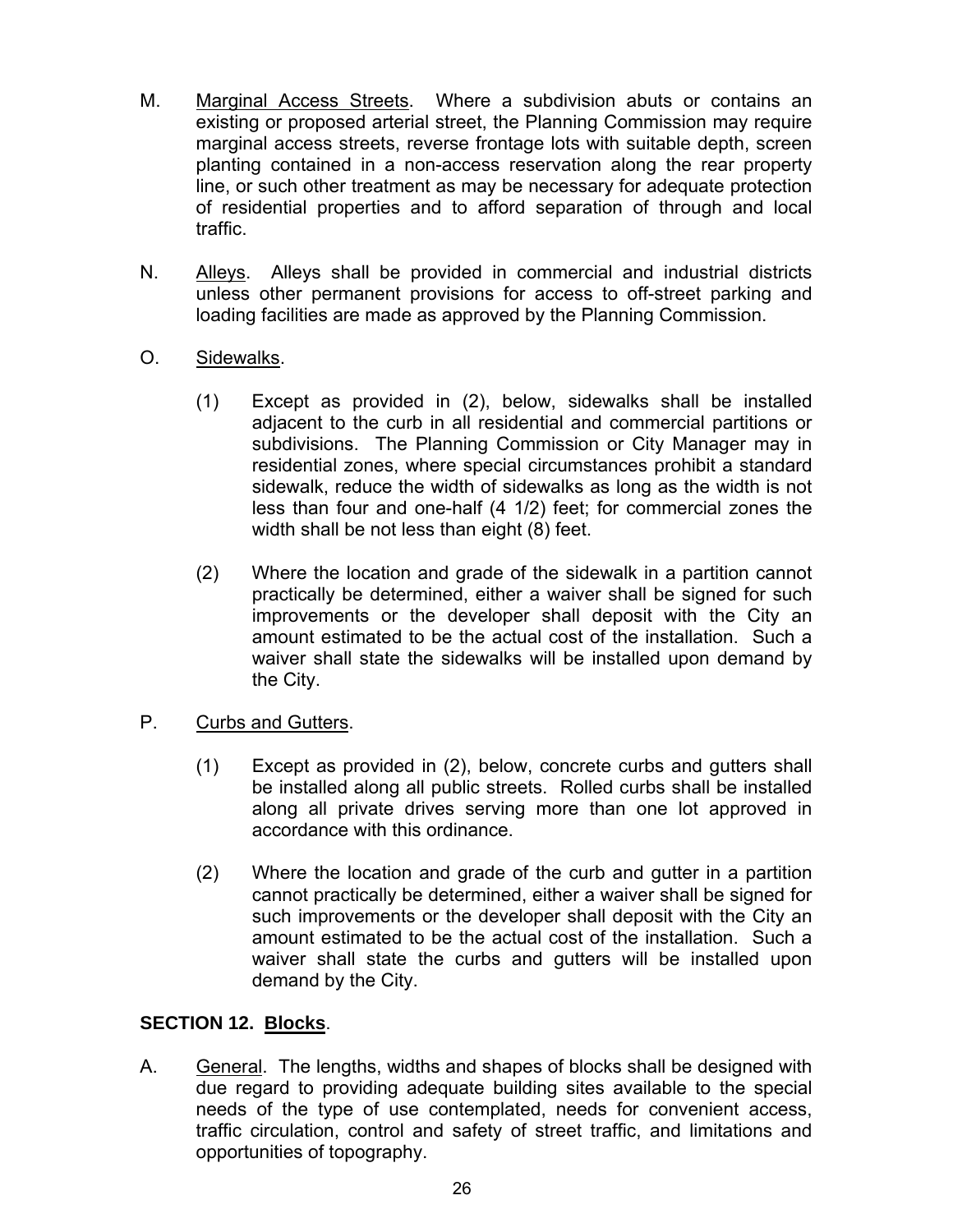- B. Sizes. Blocks shall not exceed 1,200 feet in length, except blocks adjacent to arterial streets, or unless the previous adjacent layout or topographical conditions justify a variation. The recommended minimum distance between intersections on arterial streets is 1,800 feet.
- C. Easements.
	- (1) Utility Lines. Easements for electric lines or other public utilities may be required. Easements for utilities shall be a minimum of ten (10) feet in width, may be centered on rear or side lot or parcel lines or along the front setback. Tieback easements centered on the lot or parcel line six (6) feet by twenty (20) feet long shall be provided for utility poles along lot or parcel lines at change of direction points of easements.
	- (2) Water Courses. Where a land division is traversed by a water course, drainage way, channel or stream, there shall be provided a storm water easement or drainage right-of-way conforming substantially with the lines of such water course, and such further width as will be adequate for the purpose. Streets parallel to major water courses may be required.

#### **SECTION 13**. **Lots or Parcels.**

- A. Size and Shape. The lot or parcel size, width, shape and orientation shall be appropriate for the location of the land division and for the type of development and use contemplated.
- B. Minimum Lot or Parcel Sizes. Lot or parcel sizes shall conform with requirements of the City Zoning Ordinances in effect at the date of application for land division.
- C. Lot or Parcel Side Lines. The side lines of lots or parcels shall run at right angles to the street upon which the lots or parcels face, as far as practicable, provided, however, that on curved streets they shall be radial to the curve as far as practicable.
- D. Resubdivision. In subdividing tracts into large lots or parcels which at some future time are likely to be resubdivided, the location of lot or parcel lines and other details of the layout shall be such that resubdivision may readily take place without interfering with the orderly development of streets. Restriction of building locations in relationship to future street right-of-way shall be made a matter of record if the Planning Commission considers it necessary.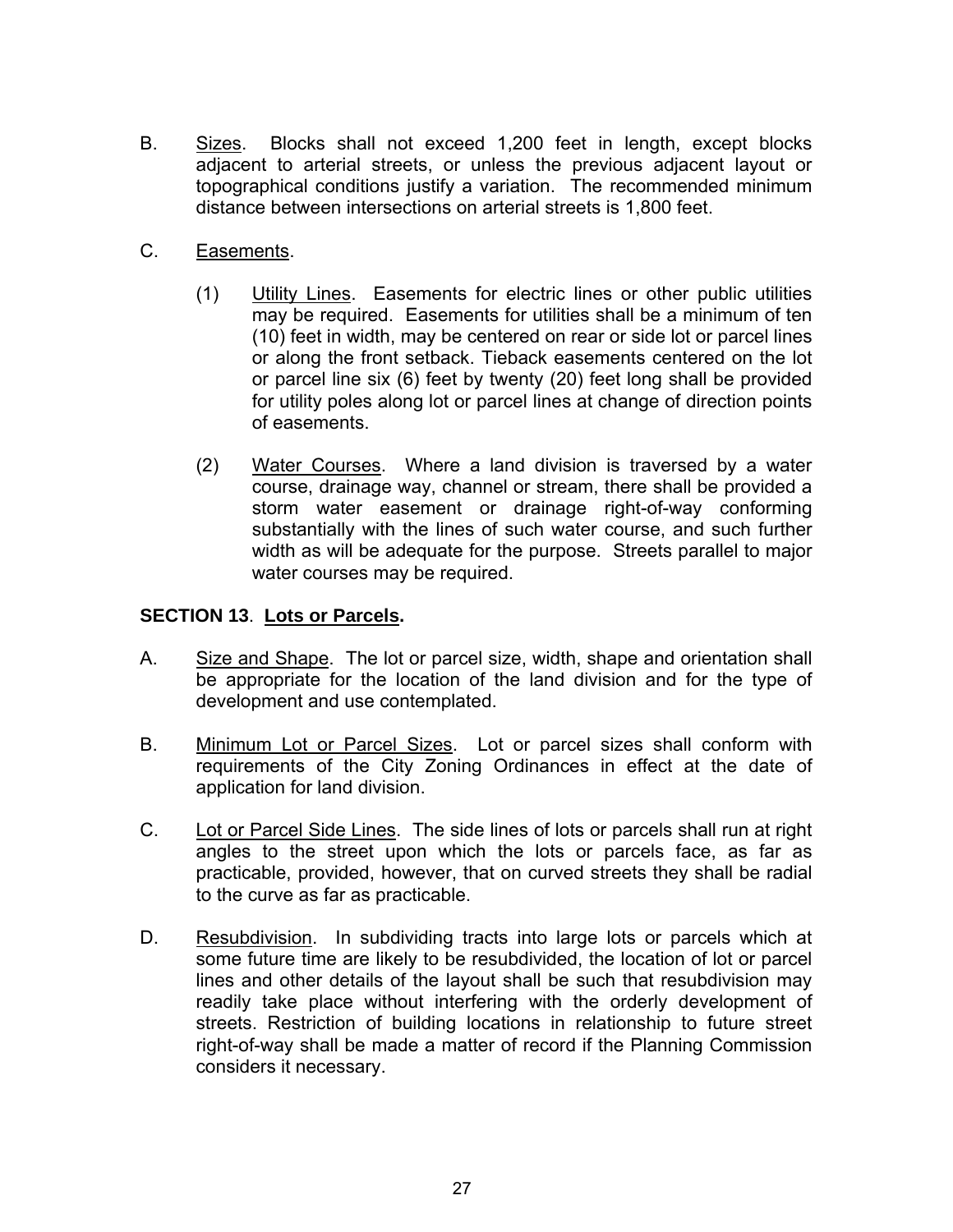#### **SECTION 14. Public Open Spaces.**

- A. Due consideration shall be given by the subdivider to the allocation of suitable areas for schools, parks and playgrounds to be dedicated for public use.
- B. Where a proposed park, playground, school or other public use shown in the Comprehensive Plan is located in whole or in part in a subdivision, the Planning Commission may request the dedication or reservation of such area within the subdivision in those cases in which the Planning Commission deems such requirements to be reasonable.

#### **SECTION 15. Preservation of Natural Features.**

- A. In order to preserve the natural amenities of the City, land clearing and grading should, as much as feasible, retain existing trees. Existing trees may be removed when the trunk of any tree over six (6) inches in diameter measured four (4) feet above the ground level is:
	- (1) Inside or within four (4) feet of any proposed exterior wall;
	- (2) In an area needed for parking or access and such area cannot be easily located elsewhere;
	- (3) Diseased, or weakened in such a manner as to cause imminent danger to persons or property;
	- (4) Adjacent to other trees which will benefit from its removal; or
	- (5) A threat to existing or proposed facilities.
- B. Riparian vegetation located along water courses and in the 100-year floodplain should, as much as feasible, be retained to protect the stability of the stream bank and enhance and preserve the attributes of the area. Replanting where vegetation was removed may be required to aid stream bank stability. All such vegetation in the floodway shall be preserved unless removal is necessary for flood control purposes.

**SECTION 16. Installation of Improvements.** In addition to other requirements, improvements installed by the subdivider or partitioner, either as a requirement of these regulations or at his own option, shall conform to the requirements of this ordinance and improvements standards and specifications established by the City. The improvements shall be installed in accordance with the following procedures:

A. Work shall not begin until plans have been checked for adequacy and approved by the City. All such plans shall be prepared by a registered engineer licensed to practice in the State of Oregon.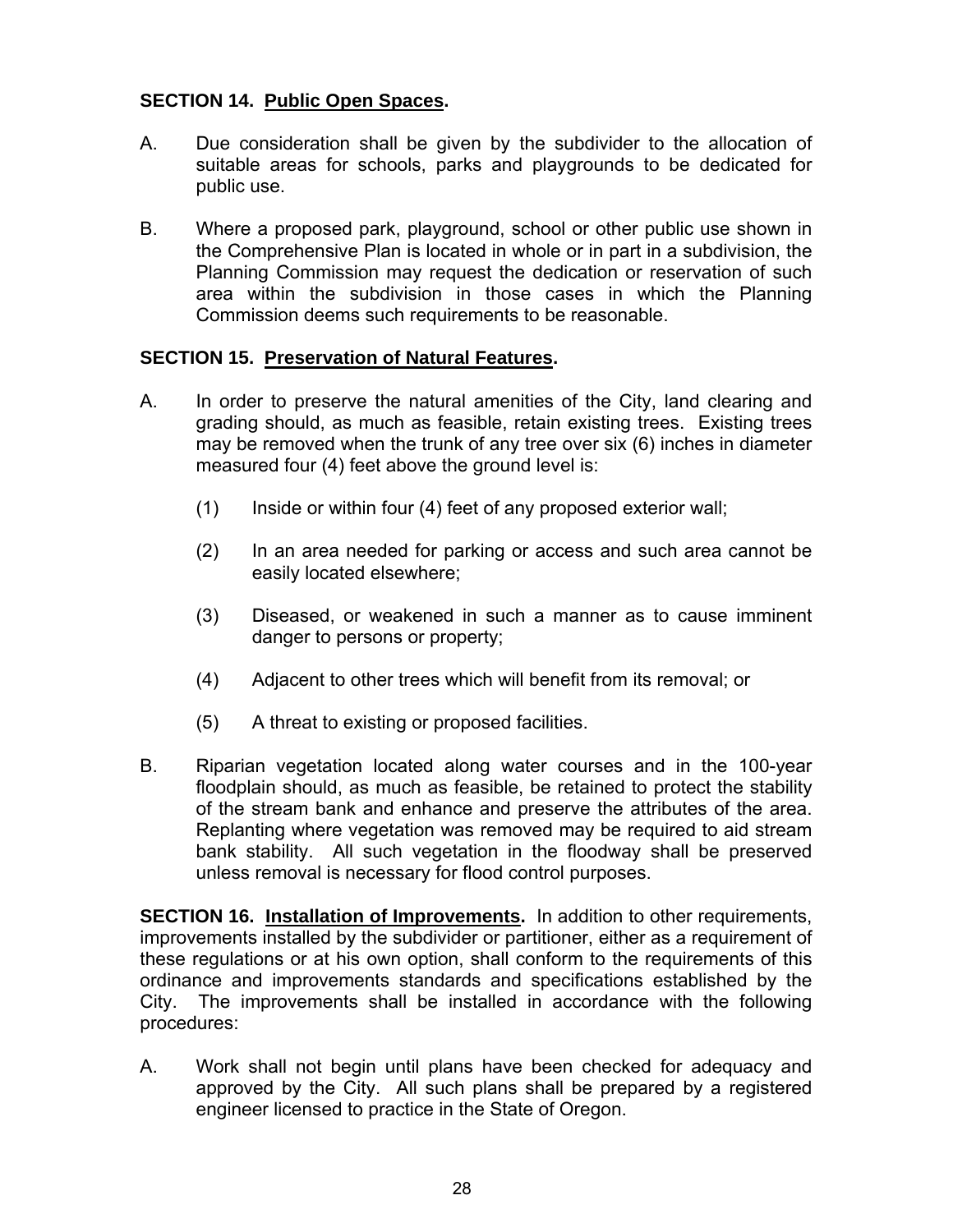- B. All such work shall be guaranteed with a form of security as specified in Section 20.
- C. Improvements shall be constructed under the inspection and to the reasonable satisfaction of the City. The City may require changes in typical sections and details if unusual conditions arising during construction warrant the change in the public interest.
- D. Underground utilities installed in streets by the subdivider shall be constructed prior to the surfacing of the streets. Stubs for service connections shall be long enough to avoid disturbing the street improvements when service connections are made.
- E. A map showing all public improvements as built shall be filed with the City Recorder upon completion of the improvements.

**SECTION 17. Specifications for Improvements.** All improvements shall be constructed to current specifications and standards, as approved by the City Council.

**SECTION 18. Required Improvements.** The following improvements are required in conjunction with a subdivision or partition. These improvements are required for the public interest, convenience, health, safety and welfare.

The development of all improvements, at the size necessary to serve a subdivision or partition, are the responsibility of the subdivider or partitioner, regardless of zoning district, except that item K. shall apply only in Residential Districts. The City and subdivider, or partitioner may negotiate on the size of public facilities necessary for the proposed development.

- A. Water Supply. Lots or parcels within a subdivision or partition shall either be served by a public domestic water supply system conforming to City specifications, or the lot size shall be increased to provide such separation of water sources and sewage disposal facilities as the Oregon State Department of Environmental Quality (DEQ) considers adequate for soil and water conditions. In any case, lot sizes in an area without a public water supply shall be adequate to maintain a separation of at least 100 feet between each well and sewage disposal facility, and no lot without a public water supply shall be less than 100 feet wide and 15,000 square feet in area.
- B. Sewage. Lots or parcels within a subdivision or partition shall be served by a public sewage disposal system conforming to City specifications or the lot size shall be increased to provide sufficient area for a septic tank disposal system approved by the Oregon Department of Environmental Quality (DEQ) as being adequate for soil and water conditions and water supply. In no event shall a lot or parcel without a public sewer connection be less than 15,000 square feet in area.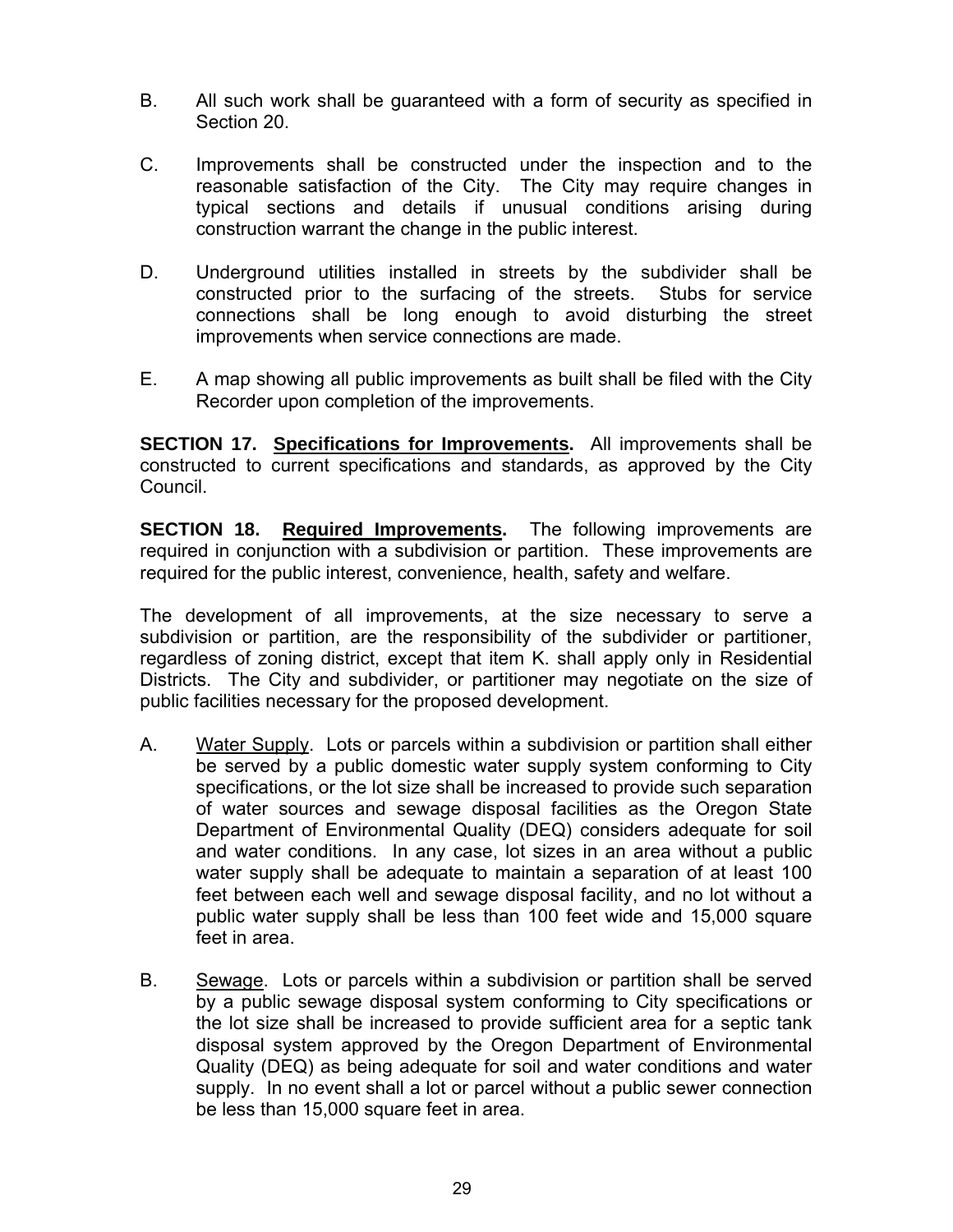- C. Streets, Curbs, Sidewalks. Streets within a subdivision or bordering a partition shall be constructed according to the requirements in Section 10 of the Subdivision Ordinance.
- D. Underground Utility and Service Facilities. All utility lines in subdivision or partitions including but not limited to, those required for electric, natural gas, communications, lighting and cable television services and related facilities shall be placed underground, except surface mounted transformers, surface mounted connections boxes and meter cabinets which may be placed above ground, temporary utility service facilities during construction, high capacity electric and communication feeder lines, and utility transmission lines operating at 50,000 volts or above. The subdivider or partitioner shall make all necessary arrangements with the servicing utility to provide the underground services. Installation shall be according to the specification of the respective utility.
- E. Street Light Fixtures. Street light fixtures shall be installed in accordance with standards adopted by the City, where necessary for subdivisions or partitions.
- F. Street Signs. Street name signs shall be installed at all street intersections and dead end signs for all cul-de-sacs in accordance with standards adopted by the City for subdivisions or partitions. Other signs may be required upon the recommendation of the City Engineer.
- G. Monuments. Monuments shall be placed at all lot and block corners, angle points, points of curves in streets, at intermediate points and shall be of such material, size and length as required by State Law. Any monuments that are disturbed before all improvements are completed by the subdivider or partitioner shall be replaced to conform to the requirements of State Law.
- H. Fire Hydrants. Fire hydrants and water mains of suitable size shall be installed according to the standards of Winston-Dillard Rural Fire District #5, as necessary for partitions and subdivisions.
- I. Storm Sewer. Lots or parcels within the subdivision or partition shall be built to be adequately served by on-site storm drainage systems without substantial off-site impact. The City Engineer may recommend additional on-site improvements to minimize adverse downstream impacts.
- J. Bikeways. Subdivision and partitions approved in areas to be served by designated bikeways shall dedicate sufficient land for such purpose and construct same according to City standards. Bikeway requirements may be satisfied in conjunction with other transportation-related requirements of this ordinance ( i.e. streets, sidewalks, pedestrian ways).
- K. Parks. All residential subdivisions and partitions shall make provisions for community park and open space needs reasonably related to needs of the particular subdivision or partition. (In order to maintain the City's park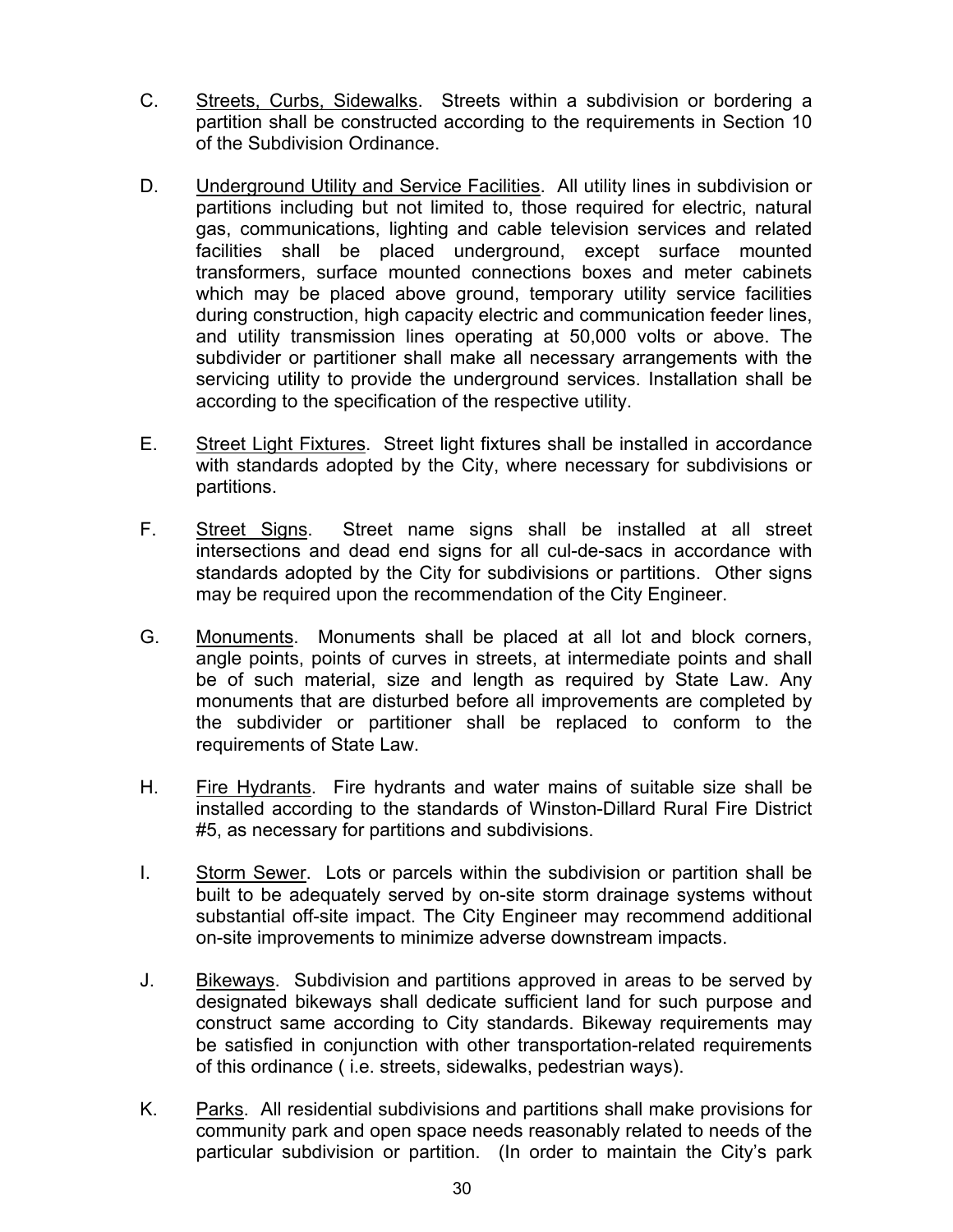system at current service levels, new residential developments will be subject to an improvement fee. The fee is based upon the replacement value of the City's park facilities and established by ordinance.) If suitable land exists on site, a dedication of land may be proposed and negotiated by the Planning Commission and the Winston Park Board, as guided by the City's Public Facilities Plan and Park Master Plan, subject to final review and approval by the City Council.

L. Coordination of Construction. Subdivider and partitioner shall coordinate installation of improvements to minimize disruption of natural features of the site and maintain the integrity of improvements once installed (i.e. street surface).

**SECTION 19. Improvement Agreement.** Where utilized in accordance with this ordinance, an improvement agreement shall be executed and filed by a developer with the City Recorder for City Council review and approval or disapproval. The agreement between the developer and the City shall specify the period within which required improvements and repairs shall be completed and provide that, if such work is not completed within the period specified, the City may complete the same and recover the full cost and expense thereof, including legal and administration costs from the developer. Such agreement may also provide for the construction of the improvements in units, for an extension of time under conditions therein specified, and for the termination of the agreement upon the completion of proceedings under an assessment district program for the construction of improvements specified in said agreement. It shall also specify ten (10%) percent of the bond amount shall be retained for one (1) year after completion of the requirements to guarantee their performance. The agreement shall also provide for reimbursement to the City for the cost of inspection by the City which shall not exceed ten (10%) percent of the cost of the improvements to be installed.

#### **SECTION 20. Security.**

- A. Security Required. Where an improvement agreement as specified in Section 19, above, is utilized, security to assure the developer's full and faithful performance shall also be submitted to the City Recorder for City Council review and approval. The security shall be one of the following, to be approved by the City:
	- (1) A surety bond executed by a surety company authorized to transact business in the State of Oregon approved by the City Attorney;
	- (2) A cash deposit; or
	- (3) Certification or letter of assurance by a bank or other reputable lending institution that money is being held to cover the cost of improvements and incidental expenses, and that said money will be released only upon the direction of the Superintendent of Public Works.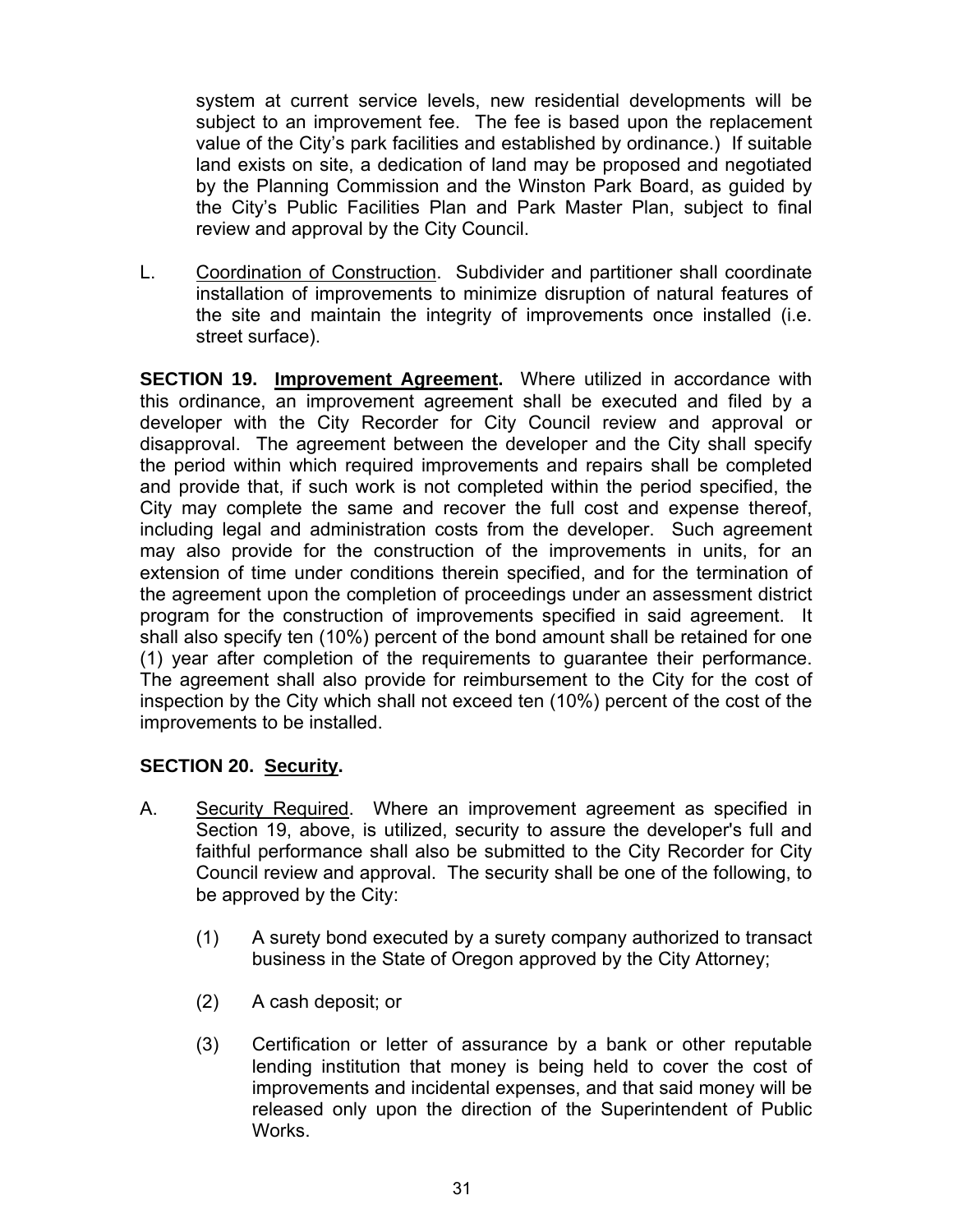- B. Amount. Such assurance of full and faithful performance shall be for a sum recommended by the City Manager and approved by the City Council as sufficient to cover the cost of the improvements and legal and administrative cost.
- C. Failure to Carry Out Agreement. In the event the developer fails to carry out provisions of the agreement or the City has unreimbursed costs or expenses resulting from such failure, the City shall call on the security for reimbursement of such costs or to carry out the improvements. If the amount of the bond or cash deposit is less than the cost and expense incurred by the City, the land divider shall be liable to the City for the difference.
- D. If the tentative plan that is subject to Security under this section is granted an extension under Section 6 of this Ordinance, then the approved security must also be renewed or extended to equal the extended approval period of the tentative plan so as to assure the developer's full and faithful performance of required improvements.

**SECTION 21. Acceptance of Improvements.** After completion of all public improvements as specified in this ordinance, the City engineer or City Manager shall give a report on the performance of the completion of the improvements to the Council. If the improvements are satisfactory, the City Council shall accept the improvements for maintenance and release the maintenance bond or security, if any. If the improvements are unsatisfactory, deficiencies shall be corrected by the developer or the City shall call on the bond or security for reimbursement. In such case, if the amount of the bond or security exceeds cost and expense incurred by the City, the City shall release the remainder and if the amount of the bond or security if less than the cost and expense incurred by the City, the developer shall be liable to the City for the difference.

#### **SECTION 22. Variations and Exceptions.**

- A. Hardship. Where the Planning Commission finds that extraordinary hardship may result from strict compliance with these regulations, it may vary the regulations so that substantial justice may be done and public interest secured; provided that such variation will not have the effect of nullifying the intent and purpose of the Comprehensive Plan or these regulations.
- B. Conditions. In granting variances and modifications, the Planning Commission may require such conditions as will, in its judgment, secure substantially the objectives of the standards or requirements to be varied or modified.
- C. Circumstances for Granting a Variance. Any such variance request shall be heard with the hearing on the tentative plan. In granting a variance to provisions of this ordinance, all of the following must be found to exist: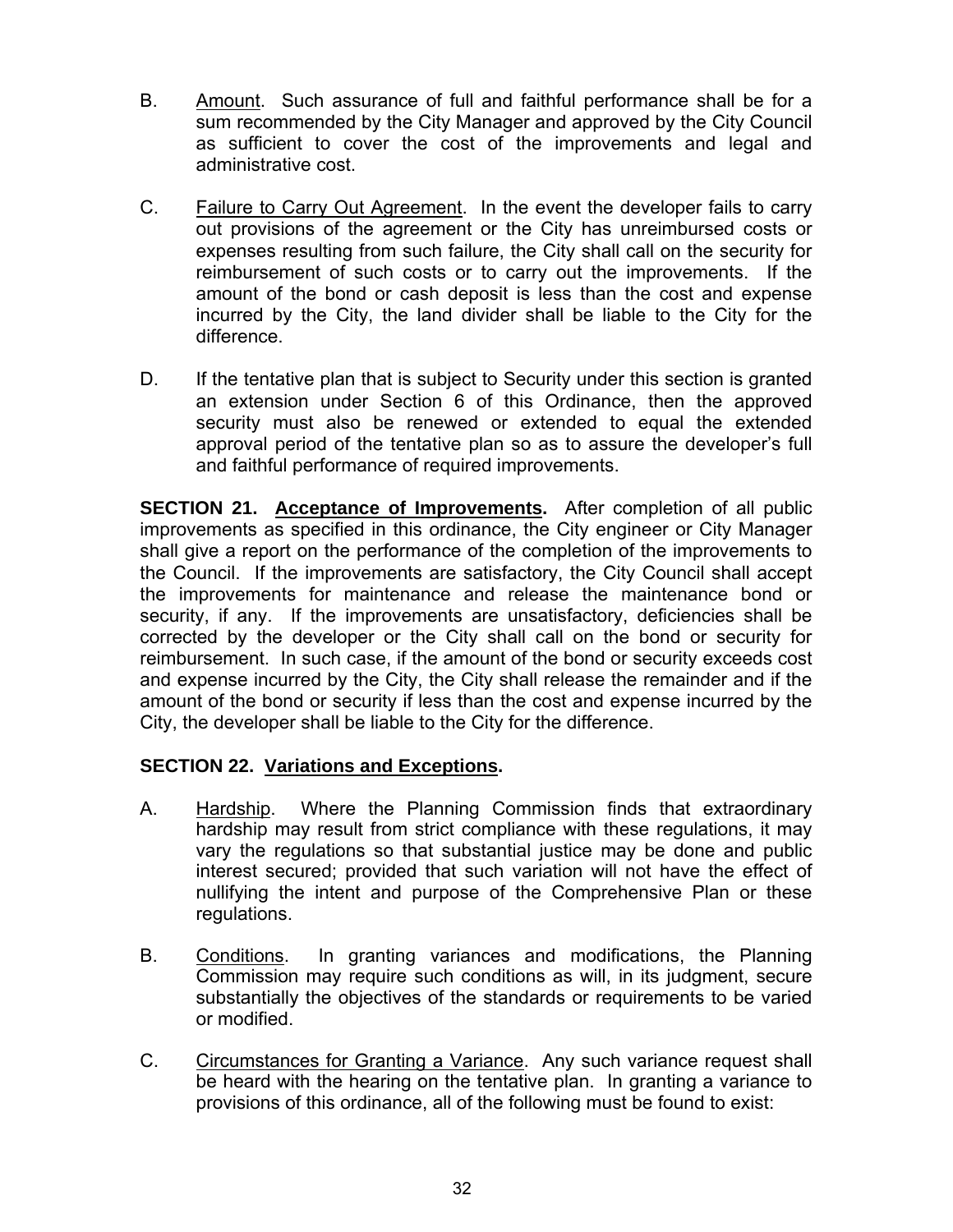- (1) Exceptional or extraordinary circumstances apply to the property which do not apply generally to other properties in the same zone or vicinity and result from lot or parcel size or shape, topography or other circumstances over which the owners of property since enactment of this ordinance have had no control.
- (2) The variance is necessary for the preservation of a property right of the applicant substantially the same as owners of other property in the same zone or vicinity possess.
- (3) The variance would not be materially detrimental to the purposes of this ordinance, or to other property in the zone or vicinity in which the property is located, or otherwise conflict with the objectives of any City plan or policy.
- (4) The variances requested is the minimum variance which would alleviate the hardship.
- D. The Planning Commission shall express its reasons for the action taken based on part C., above, this and other City ordinances, policies, standards and specifications.

**SECTION 23. Approval of Access.** No subdivision or partition shall be approved unless the access to and within the proposed division is also approved. Written approval must be obtained from ODOT for access onto a State Highway and The Douglas County Public Works Department for access must provide written approval for access onto a County Road. In granting approval the City Manager, Planning Commission or City Council can require the applicant to improve the access to State, County or City standards and dedicate all such access to the City.

**SECTION 24. Penalties for Violation.** Any person offering to sell, contracting to sell or selling land contrary to the provisions of these subdivision regulations shall, upon conviction thereof, be guilty of a misdemeanor and be punished by a fine of not more than five hundred (\$500) dollars, or imprisonment in the City Jail for not more than one hundred (100) days, or by both such fine and imprisonment.

**SECTION 25. Validity.** If any provision of this ordinance shall for any reason be held invalid or unconstitutional by a court of competent jurisdiction, such judgment shall not affect the validity of the remaining portion of this ordinance.

**SECTION 26. Repeal.** Ordinance No. 608 with all the proposed amendments thereto are hereby adopted amending Ordinance 591.

 Passed by the City Council and approved by the Mayor June 23, 2003 to take affect in 30 days